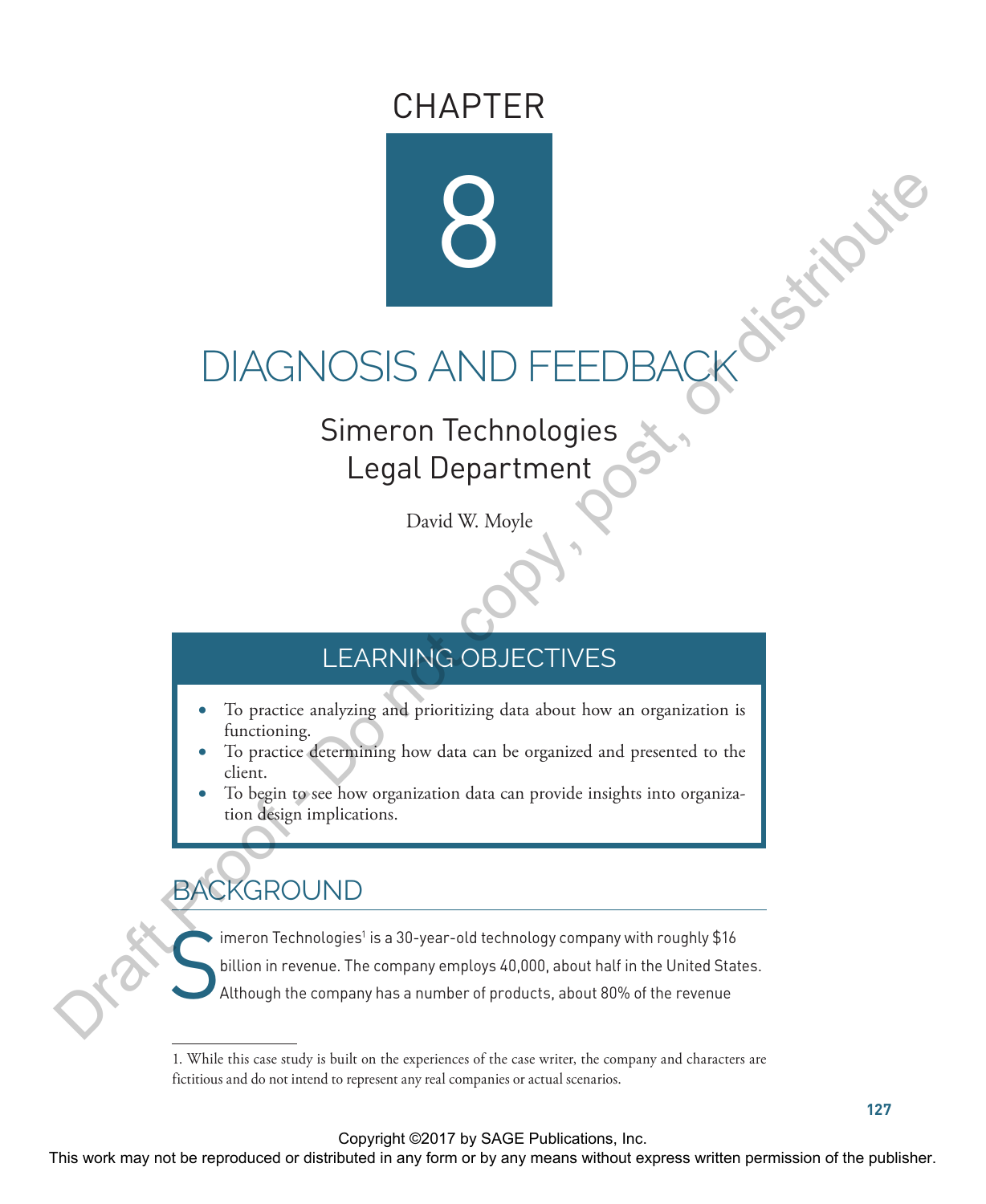comes from one product line, where the company has held a dominant market position. However, competition is heating up. Smaller, nimbler competitors are moving in. Growth has stagnated. The company is seeking expansion and growth through several means: (1) new product introductions, (2) new applications for its existing products, (3) acquisitions of adjacent technologies, and (4) expansion into emerging markets.

This case study is about the Simeron Technologies Legal Department (see Figure 8.1 for the Organization Chart). Phillip Clyburn, CEO, has just given Tom Daniels, chief legal counsel, his annual performance review.

#### **The Performance Review**

Phillip Clyburn, CEO, held his gaze steady as he said, "Tom, you really need to fix the issues in legal. I can't have my general managers shopping your attorneys until they get the answer they want or, worse, keeping your team out of the loop because they get a different answer depending on who they go to. I can't have your team approving deals to make a GM happy that are not in the best interest of the company. I know the issues are complex. We need to protect our intellectual property, but we can't be so restrictive that we handcuff the business. If we are to grow this company again, we'll need every part of the company pulling together, including the legal team. Are you with me on this?"

Tom said, "I know we've had some issues this past year. I've been giving it a lot of thought. I don't have the answer yet, but we have a smart team. We'll figure it out."

"All right. Let's touch base in a couple of weeks and you can tell me what your plans are." Phillip's cell phone rang, and he took the call, nodding to Tom as he left the conference room.



Copyright ©2017 by SAGE Publications, Inc.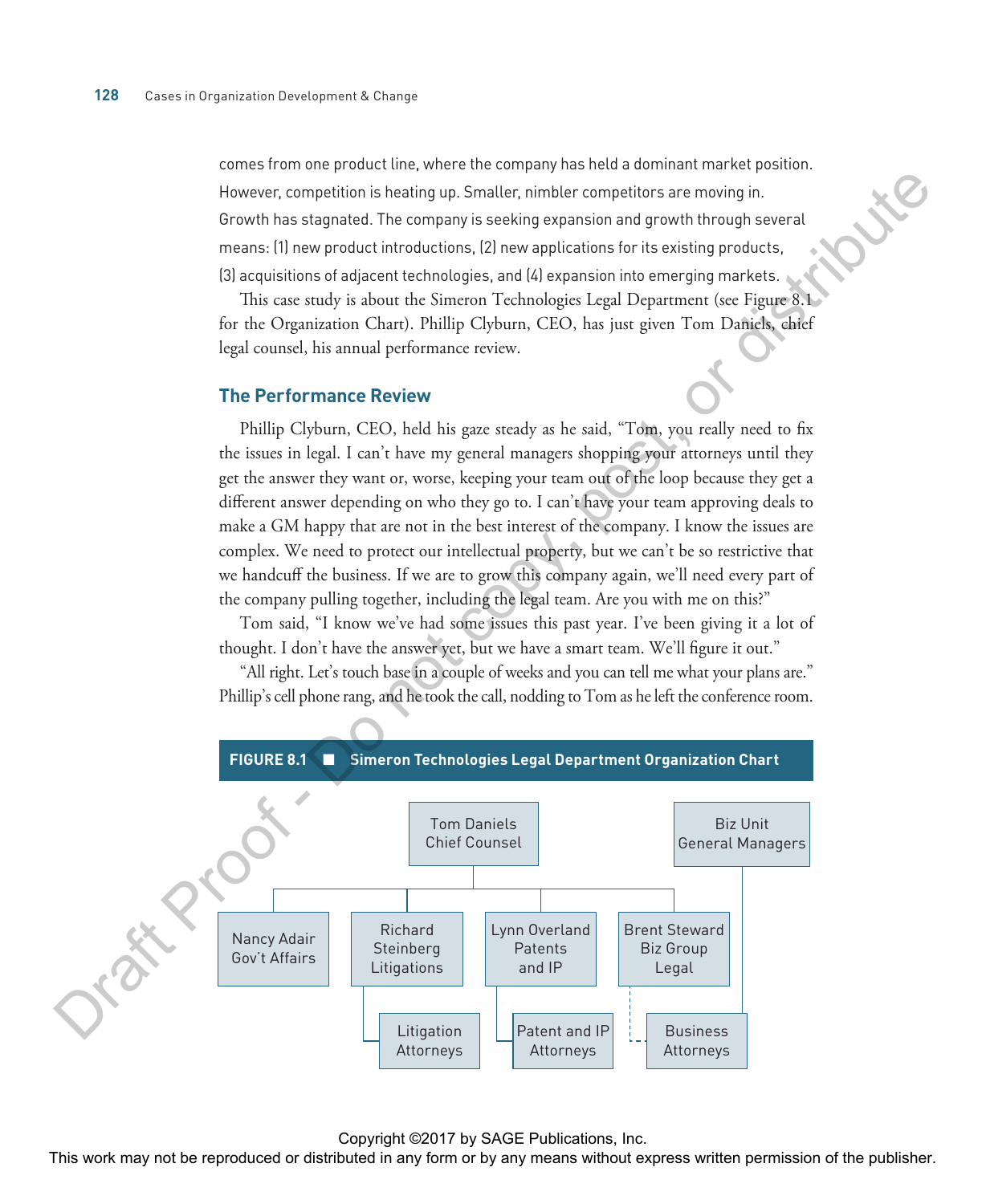As Tom walked back to his office, he had a sinking feeling. Two weeks to come up with a plan? The problems in legal had taken years to develop. How was he going to come up with a plan to fix things in two weeks?

Tom had been with the company for 27 years. He started as an engineer but had always been interested in law. As a top-performing technologist, the company supported his desire to complete a law degree, even allowing him to take leaves to complete the rigorous legal studies and internships. After completing his degree and passing the bar exam, he began work at Simeron as an attorney. Over the years, he worked through several different legal specialties, and eventually worked his way to the top spot, chief legal counsel, when his predecessor retired 7 years ago.

Although Tom sometimes longed for the days when Simeron was a small company and he knew nearly everyone, he had thrived on the challenges as the company struggled from start-up to eventually becoming a dominant player in the industry. The last few years, however, had not been as much fun. Historically, nearly everyone was willing to work long hours because the work was exciting and they were handsomely rewarded with stock options that rapidly accelerated in value. But the stock price languished as growth slowed. Forays into new arenas met with limited success, and the complexity was almost overwhelming. The company faced increasingly contentious legal battles as it struggled to protect its intellectual property while at the same time trying to enable new business through use of its technologies. The company had just settled a lengthy legal battle with a smaller rival, H.E. Electronics, that could be called a draw at best. Most industry observers gave the win to H.E. Morale of the legal team was at an all-time low, and turnover was picking up. a plan? The problems in legal had ukan years to develop. How was he going to come up<br>with a glue to fit duitige in two weaker proference preference in the society come to complete the complete state in the society of the

As Tom returned to his desk, he reread the last paragraph of his review: "Our relationship with any customer, competitor, or fellow business traveler is very complex and likely involves licensing, business group relationships, and intellectual property rights. We can't have three different approaches within legal to one problem. A common strategy across legal is needed."

Tom knew that Phillip was referring to the silos that had developed over the years in the legal department. He had even restructured several times in an attempt to break them, but the silos remained. Having survived law school, Tom knew lawyers were a competitive bunch. But when he was a young lawyer, there seemed to be a lot more camaraderie among the attorneys at Simeron. Sure they were competitive, but it was about beating the competition, not each other. But now, the attorneys from the different functions seemed to fight among themselves as much as they did with the competition. And although he did not work in a law firm apart from his internships, he heard many stories about the cutthroat nature of making it to partner. At Simeron, the legal work had become more and more complex and specialized as the technology advanced. For the

Copyright ©2017 by SAGE Publications, Inc.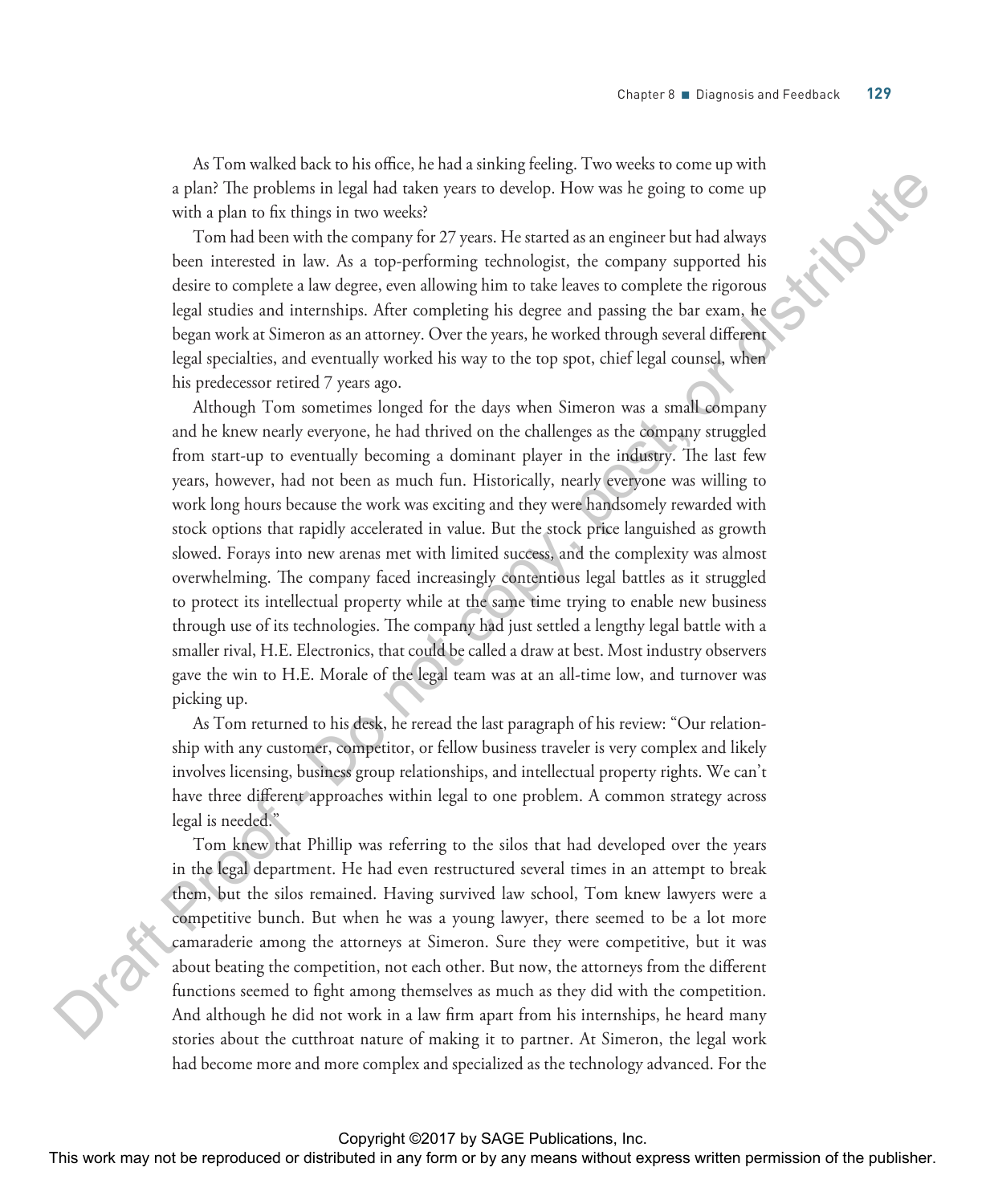last 15 years, the company went after experienced attorneys from law firms who tended<br>to stay in their areas of specialty. Long gone were the days when an engineer could go to<br>law school and change careers at Simeron, let to stay in their areas of specialty. Long gone were the days when an engineer could go to law school and change careers at Simeron, let alone move from one specialty to another. Tom wondered if his current batch of attorneys could ever get along.

Tom picked up the phone and called his HR business partner Laura Nyberg.

"Hi, Tom. How did your review go?" Laura asked.

"Well . . . we need to talk. Do you have a minute?"

"Sure. I'll be right up."

#### **Search for the Quick Fix**

Tom got right to the point, recounting to Laura his conversation with Phillip.

"So, Laura," Tom said, "I need your help on this. I'm supposed to report back to Phillip in 2 weeks with a plan."

"Hmmm, 2 weeks?"

"I will make it clear what I expect from the organization, but I'm not sure the attorneys know how to work together. I think maybe we need some training across the organization on how to work collaboratively. You know the soft stuff isn't my forte, but maybe that's what we need. Can you pull in some help on this?"

"Absolutely, I'll help, but I'm not sure training is going to do it. We've had this issue of attorneys not working well together for a long time. You've even tried to address this issue before. Do you remember when we brought the consultant in for the Myers-Briggs assessments and training when you thought if people just understood each other they would work together better? Although some people found it interesting, nothing really changed." Laura paused. "Let me give it some thought. I know someone I want to talk to. Let's get together again tomorrow afternoon."

#### **The Case for a Systemic Approach**

Laura had heard from a colleague that a new course was being taught to HR business partners called Organization Development: A Systemic Approach. Her colleague said the course really helped her understand why people in organizations behave the way they do and why doing certain "tried and true" things failed to deliver results. Laura planned to enroll, but meanwhile, she had this challenge to deal with and knew she needed help. Her colleague told her there was a new team of organization development experts that could be brought in to help with organizational challenges. After some research, she found out that Steve Davis was the instructor of the course. She gave him a call, and Steve agreed to meet with her the next morning about the challenges the legal team was facing. to stay in their accord spectrally. Long gence were the days when an engineer could go to<br>
he scholonic delange careers as Since to he scholonic stress control according to the scholonic delay points are delay in FR towns

The next morning, Laura described the current situation to Steve and gave him some history of the organization. After describing the situation, she said, "So, that's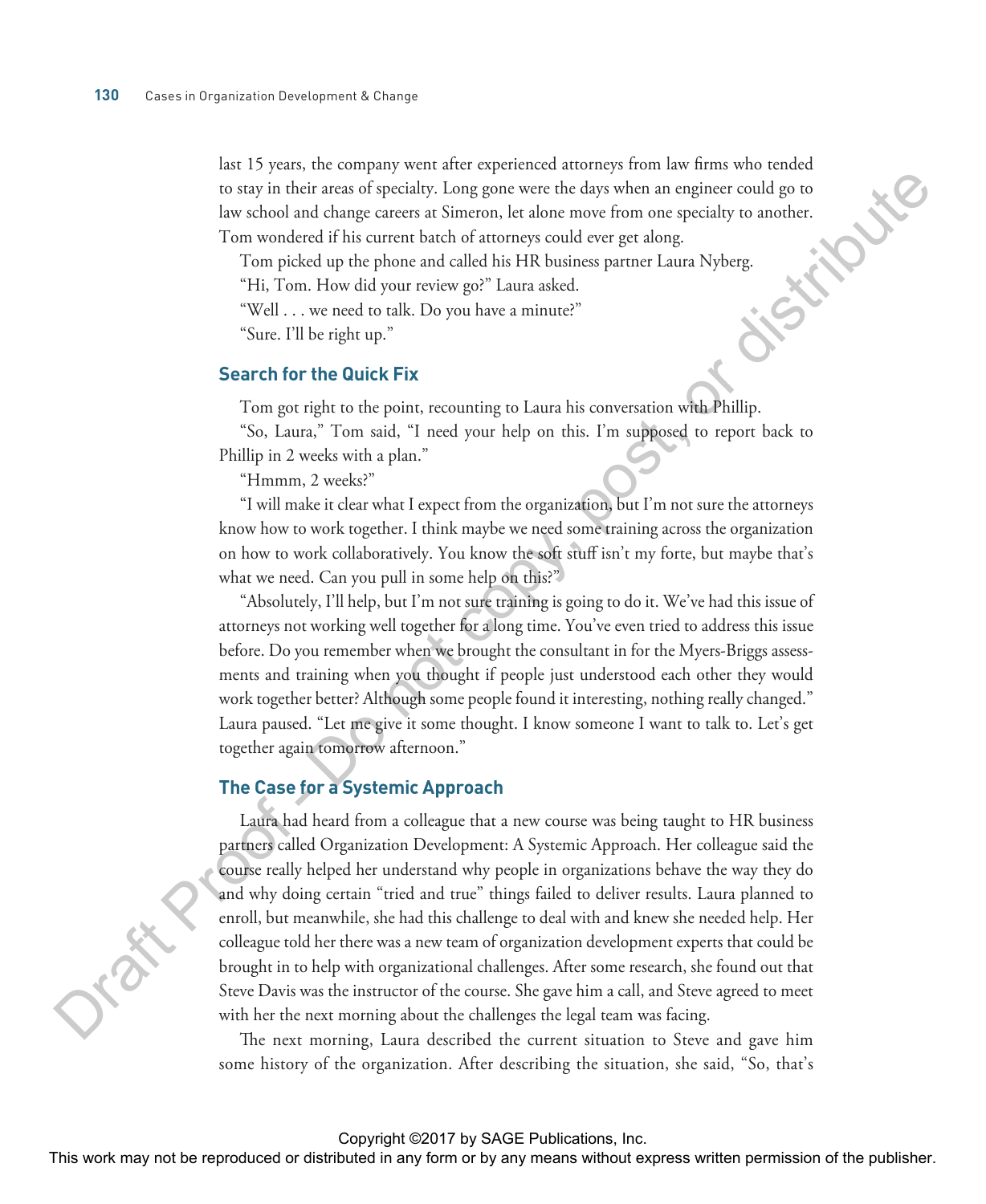where we are. Tom wants to update Phillip in 2 weeks on his plan to turn the organization around."

"Do you think there's a 'quick fix' that will work here?" Steve asked. "It sounds like the silos have been a problem for quite some time."

"Honestly, I don't know what an effective quick fix would be, and that's why I called you. I thought you could help me assess the situation and come up with some ideas. Tom is a pretty action-oriented guy, as is Phillip, and so he'll want to do something and do it quick."

"I think our best bet is to convince Tom that what we really need to do is take an indepth look at the organization," Steve said, "to understand why people are behaving as they are, so we know what to change. That will take some time . . . it's not a quick fix."

"OK, I agree. So how do we convince Tom?"

"I have an idea . . . how about the two of us start by talking to his direct reports to get their assessment of the situation? My guess is that they'll lend credence to our belief that systemic issues are at play here. What do you think?"

"I like that idea . . . but do we tell Tom?"

"Oh, absolutely. In fact, I think it would be great if Tom would tell his staff about his performance review and enlist their help. If he's agreeable to that, he could tell his staff we'll be talking to them to get their perspectives."

"OK, I'll give it a try."

That afternoon, Laura met with Tom. After providing some detail on her meeting with Steve she said, "We thought it would be a good idea for you to share the feedback you got from Phillip with your staff. After all, it is feedback on the organization, and on them as the leadership team. We will not be able to fix this without their help." tion around.<sup>2</sup><br>
The you district that there is quick fact that well work here? Severalsed. It to<br>unds like the distribute pairs are time."<br>
However an effective price some time," the contribute the same of the second bet

"Yes, I had already thought about sharing my review with them. They need to be very clear that Phillip is not happy with our performance and he expects me to fix it."

"Great. What Steve and I would like to do is interview your staff to get their perspective about what's going on . . . get their insights . . . see if they have any ideas."

"I like getting their perspective," Tom said. "but why don't we just have the discussion in staff tomorrow?"

"Hmmm . . . I think that could work. Get their opinions right then and there and out in the open. Would it be OK if I invite Steve?"

"Sure, no problem. It would be good for him to see how my staff interacts."

At Tom's staff the next day, these words were projected in big, bold letters:

Our relationship with any customer, competitor, or fellow business traveler is very complex and likely involves licensing, business group relationships and intellectual property rights. We can't have three different approaches within legal to one problem. A common strategy across legal is needed.

#### Copyright ©2017 by SAGE Publications, Inc.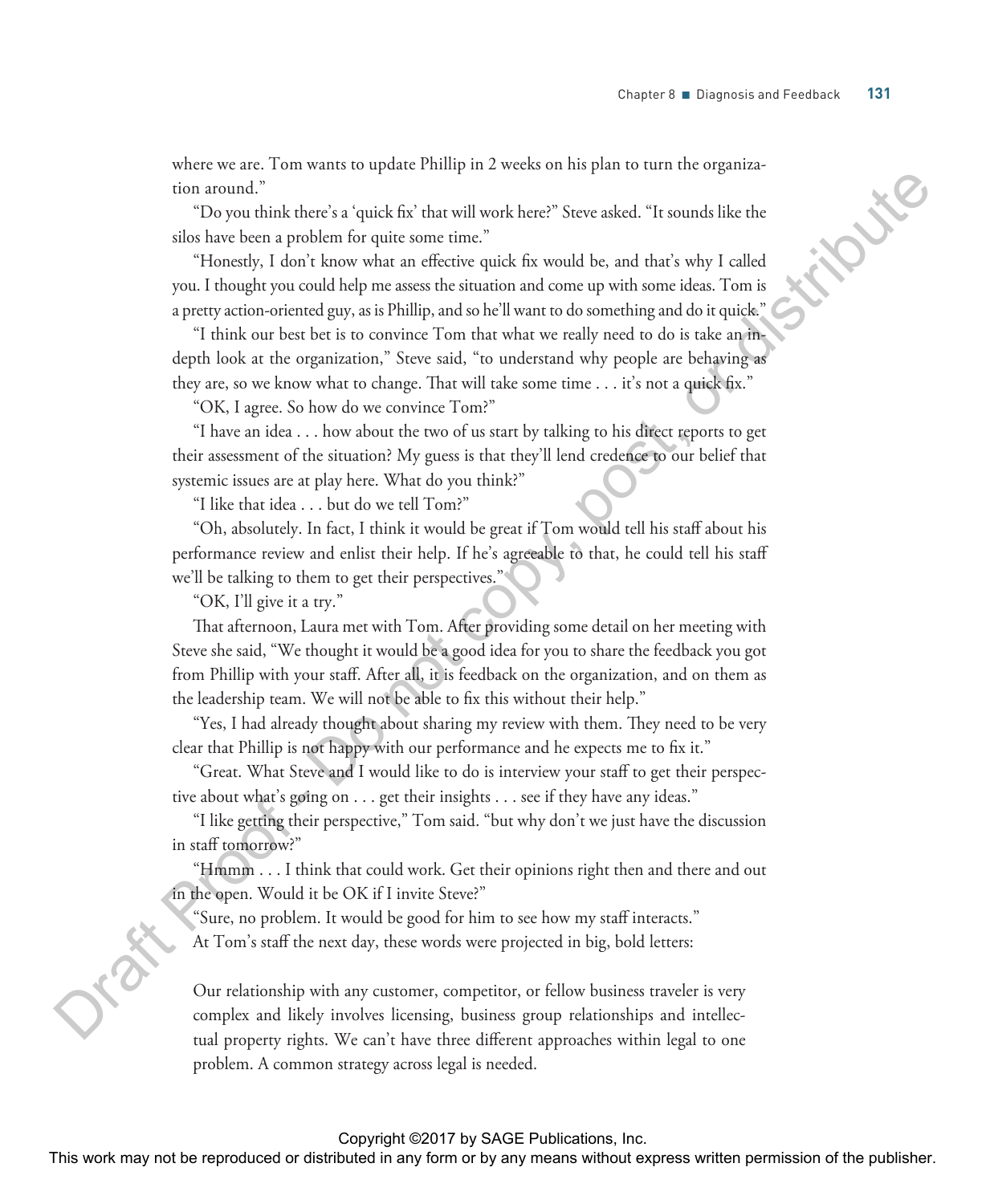"Phillip is not happy with us right now," Tom said, "and that's an understatement. In no uncertain terms, he expects us to get our act together and fast. He doesn't want any more complaints from our GMs about conflicting advice. He doesn't want suppliers getting the best of us because the right hand doesn't know what the left hand is doing. He doesn't want to hear an attorney say, 'I don't know what's going on . . . Joe Blow is handling that.' And he doesn't want to be anywhere near the losing end of any more legal cases like H.E. He's expecting a plan in 2 weeks." no uncertain terms, he expects ut as get out at togethes and far. He doesn't want any<br>note complaint from our CMs about collations about 2. He doesn't want angular general control and the doesn't control and the doesn't h

A debate ensued about what the problems were, how serious they were, and whether they could be easily fixed. Although the debate was vigorous, Steve sensed that the staff was not being completely open with what they thought were the sources of the problems. He sensed some holding back and some hidden messages. Steve and Laura mostly observed.

Finally, Tom cut in. "OK, as I suspected, there are varying opinions about what the problem is and what should be done. I've invited Laura and Steve in to help us figure out what to do. Steve, I understand you have some expertise in organization effectiveness. What do you think we should do?"

"I've been listening. It appears to me that, as a leadership staff, you are not aligned on how the organization is, or even should be, functioning. I understand you've had this growing issue of lawyers not working effectively across the silos for some time now, that you've tried to address it in the past, but the problem is still there."

Richard Steinberg, head of litigation, jumped in. "It sounds like you've concluded that silos are the problem. I'm not so sure. Silos in and of themselves are not bad. We created them on purpose. They are there to generate tension, to create healthy debate. What are we supposed to do, all hold hands, be nice, and sing 'Kumbaya'?"

There was an uneasy chuckle.

"You're right, Richard; we do create silos on purpose anytime we draw an org chart or segment work. But what I'm hearing is that the right people are often not involved in the right problems, and that the organization looks bad when you can't give one answer to a GM."

"Back to your question, Tom," Steve went on. "I think you have three options: (1) Do nothing. At least one of you seems to think you are fine as you are. (2) Find the quick fix . . . one or two highly visible actions you can take to turn the organization around. I sense some hope there. (3) Do a deeper dive into the organization to find and address the systemic causes of your problems. I sense concern that this would take too long, would use too many resources, and may not help in the end."

Tom jumped in. "Do nothing is not an option."

Richard jumped in again. "I assume it was me you were fingering when you said 'at least one of you seems to think we are fine.' That's not what I said. We have issues, for sure; I just do not think it would be worth our time to try to change when many of the behaviors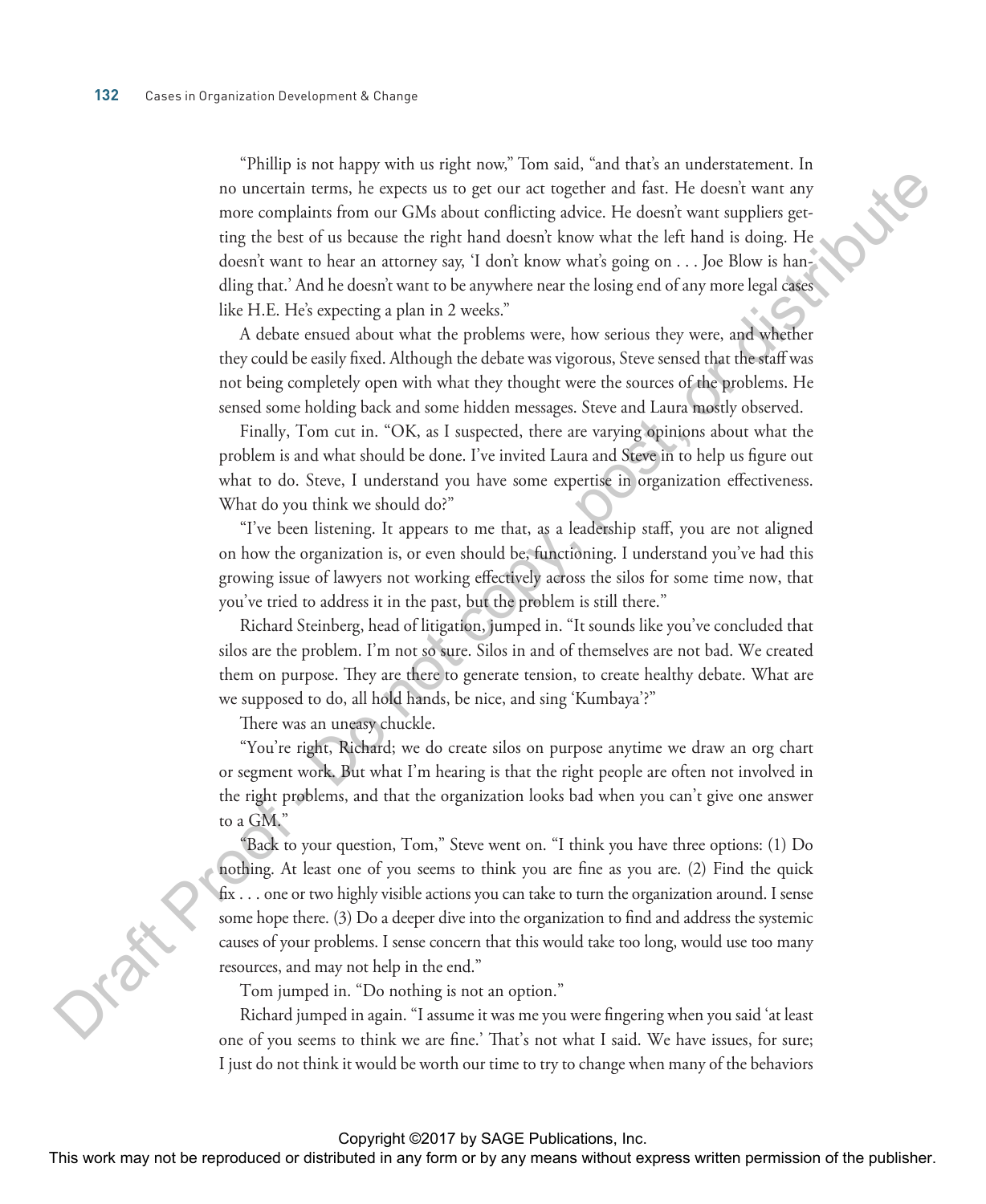we're talking about are a natural consequence of working with smart lawyers who have different areas of expertise. I think we will actually make things worse if we shut off debate and spend a lot of time trying to be a better quote-unquote *team*," he said, drawing quotation marks in the air as he snidely pronounced *team*. "Isn't that what you OD guys are all about . . . team building?"

Steve felt a little heat rising, but he had heard this before and quelled his defensiveness. "Thanks for your clarification, Richard. I was thinking of you, and my apologies for misinterpreting." He continued: "Yes, we OD guys sometimes do team building, but for me, it's generally not at the top of my list of solutions. In my experience, if people aren't working as a team the way the business needs them to, there are other causes that team building won't fix, like lack of agreement on goals, or who does what, or how the work should be done. If people just need to get to know each other and get comfortable with each other personally, team building might be called for. But usually, it's something about how the organization is functioning that needs to be addressed. Team building won't fix it." different access of capacities. I think we will accually make things worse if we show or and spend at order of the control of the control of the control of the control of the control of the control of the control of the c

Tom intervened again. "Back to our options. Doing nothing is not an option. Can't we just make it clear what we expect? I don't know that we have made it clear. We could put together our expectations of how we expect people to work across the organization and roll it out. Let people know there will be consequences if they don't work together when they should. I would want each of you to deliver the training so your people know you support it."

Brent Steward, who had been relatively quiet, said, "I've been listening to the arguments back and forth. I've been giving this some thought for quite some time. It seems to me that two of us are in favor of doing something quick and visible and two of us are in favor of a slower, deeper approach. I would like to propose that we do both."

Richard rolled his eyes with a "here we go again" expression.

Tom said, "What do you have in mind, Brent?"

Brent began, saying, "I thought it was great that you shared your review with us. What if you shared it with the whole organization? Tell everyone we have a performance problem and we plan to fix it. And then use this challenge as an opportunity to fix it in a collaborative, silo-busting way."

"Hmmm," Tom said, as he gazed upward, the wheels turning. "I think I like it. And I have a name for what I want to do: 'Anti-Siloization.'"

There was a collective groan and chuckle as Tom was famous for coining new words. "Brent, I would like you to lead this team," Tom said.

"No good deed shall go unpunished," Brent said with a grin. "Sure, I'll do it."

"OK," Tom said. "I need a plan in 2 weeks."

"Whoa, just a minute. How about a plan for a plan in 2 weeks?" Brent said.

"OK, slacker. A plan for a plan then," Tom jibed.

#### Copyright ©2017 by SAGE Publications, Inc.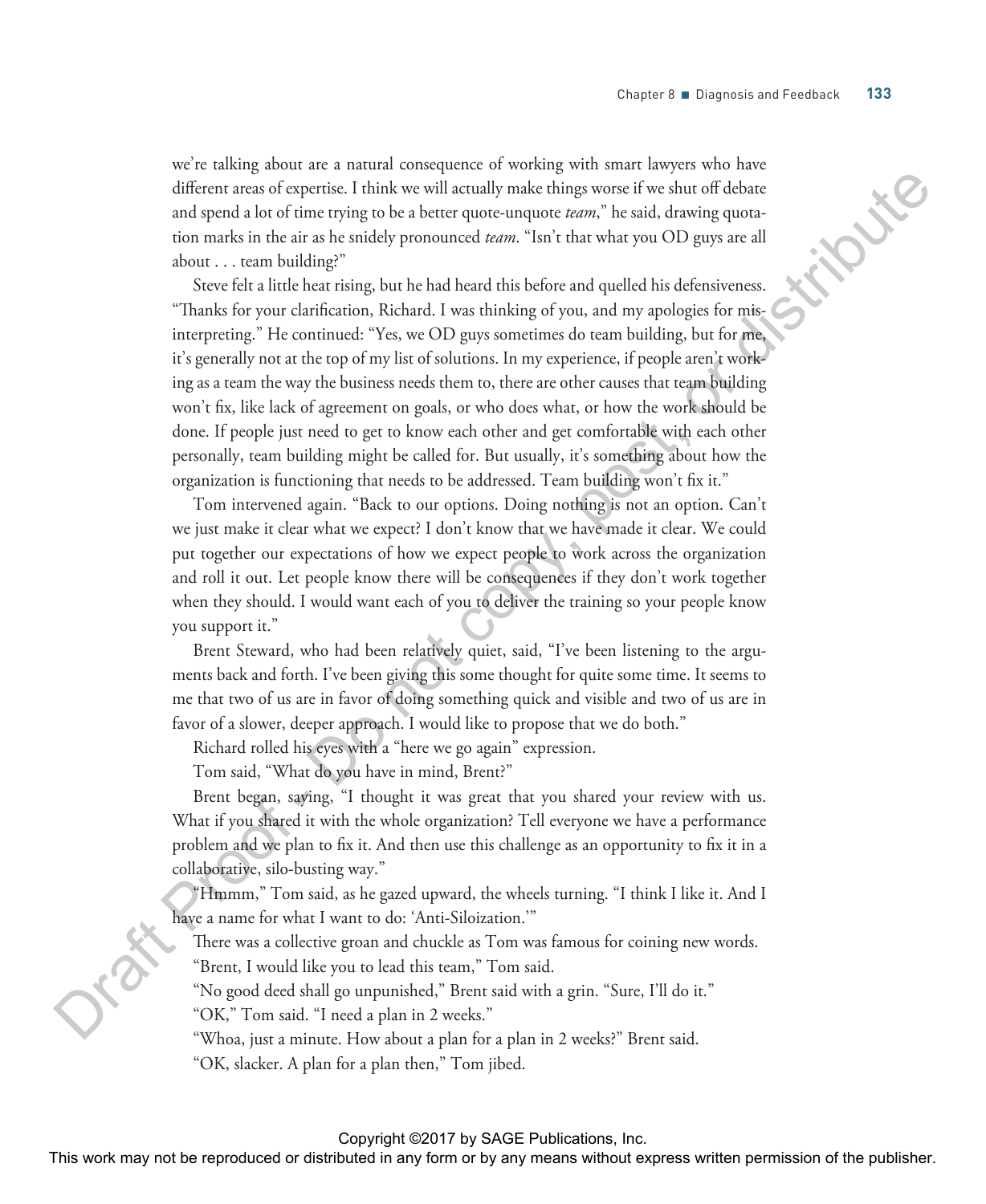## ANTI-SILOIZATION PROJECT BEGINS

And so, the "Anti-Siloization" initiative was on its way. Steve and Laura worked with Brent<br>to plan their work to include the following:<br> $1 - \frac{D_C C}{2}$ to plan their work to include the following:

- 1. Performing an organization assessment through a series of interviews
- 2. Chartering a multilevel Anti-Siloization team whose responsibilities were to:
	- Propose recommended changes to Tom
	- Manage the communications to the organization
	- Oversee the implementation of the changes
- 3. Preparing Tom for his meeting with Phillip and his communication to the organization

#### **Assessment Interviews**

As pre-work for the Anti-Siloization team kick-off, Steve and Laura worked with Tom and Brent to further refine what problem they were trying to solve and then to get feedback through a series of interviews.

Tom decided he wanted to address two main issues:

- 1. Too much work is done in silos
- 2. Teamwork in the form of assists (lawyers helping each other) is not happening often enough

They created this problem statement:

Negative silos exist when functions in legal operate too independently for optimal performance and when functions in legal don't consistently understand, value, appreciate, and work effectively with others functions. A subset of negative silos is lack of "assists": when individuals and functions within legal fail to assist others in legal to get their work done. Symptoms of assists not occurring include reinventing the wheel, not benefiting from the knowledge or experience of others, not being comfortable asking for help, and individuals spending excess time searching for knowledge others already have. AIN IT-SILOTZATION PROJECT BEGINS<br>
And as, then "shinkersine" initiative was on in way, Steve and Lanz worked with Bread<br>
to plan their work to include the following:<br>
1. Performing an organization assessment through a se

Following are the summarized notes from Laura and Steve's interviews:

*Have you personally experienced or witnessed negative silos as described above? What are some examples?*

#### Copyright ©2017 by SAGE Publications, Inc.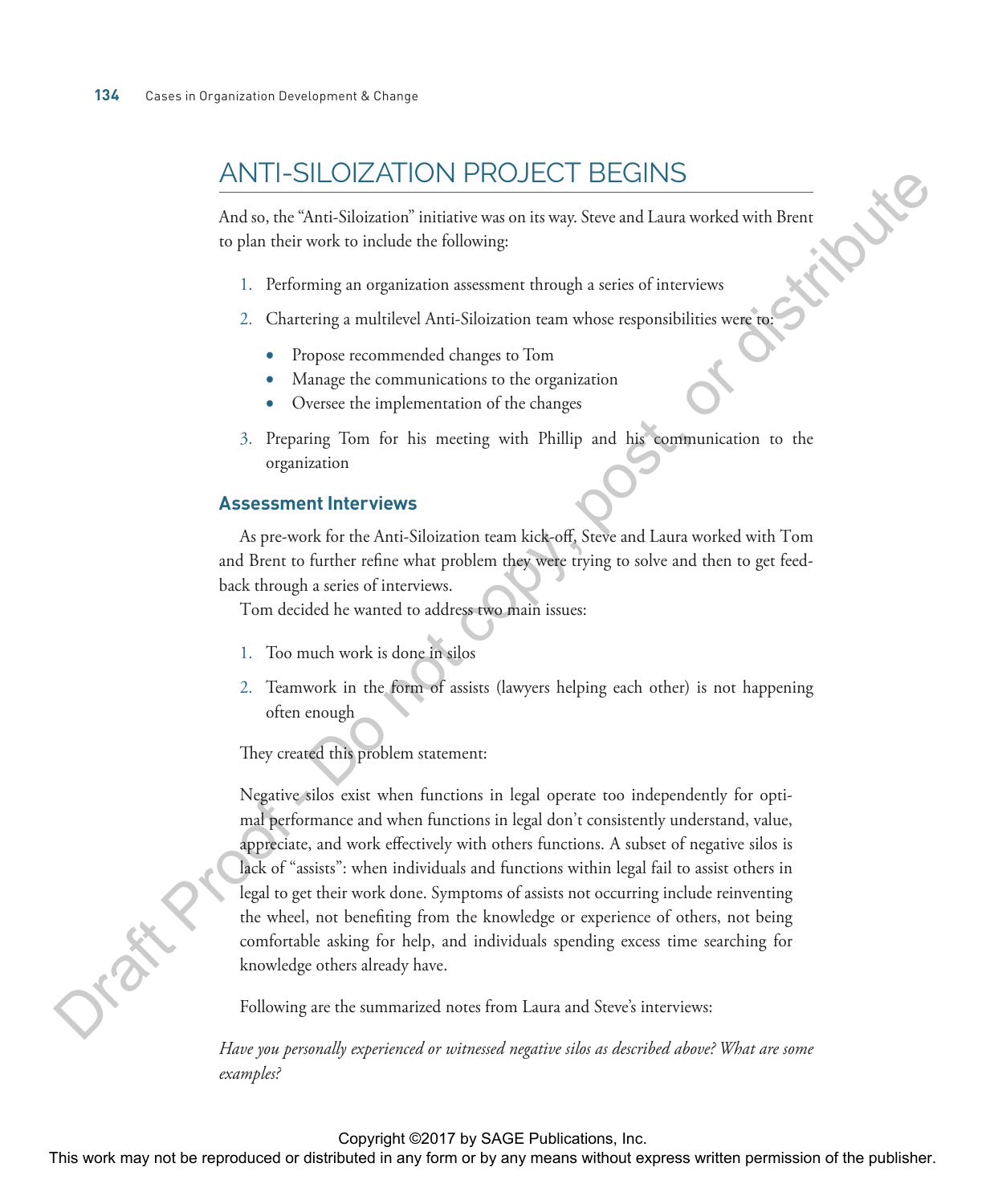- A nearly unanimous "yes." For those who hadn't personally experienced or witnessed them, they had all heard of it.
- Examples of silos between different types of attorneys:
	- Most frequently mentioned was a rift between business group attorneys and corporate/functional attorneys. Lots of "bad-mouthing" happened between those two groups, including at Tom's staff level.
	- <sup>o</sup> Between litigation attorneys and most others, especially business group attorneys
	- <sup>o</sup> Between business group attorneys supporting different business groups
	- <sup>o</sup> Between business group attorneys and regional attorneys
	- <sup>o</sup> Between attorneys in different regions and between attorneys at different sites
- Examples of silo behaviors:
	- $\circ$  Business group attorney handles a licensing issue without involving the corporate licensing function until it's too late.
	- $\circ$  Lawsuit happens impacting a business group. The litigation group takes it over and cuts the business group lawyer out. This happened so often that they had a name for it: "hiding the ball."
	- $\circ$  U.S. attorney signs an agreement impacting business in a foreign country without involving the attorney in the impacted country.
	- { Not sharing information on what happened with a certain issue, especially if something went wrong.
- Examples of failure to assist:
	- New attorney asks for help and is told, "You need to figure it out. That's how you learn."
	- $\circ$  Lead attorney has difficulty getting others to help him or her on a complex case
		- Attorney fails to get the help of another attorney who has a higher level of expertise

#### *What's the impact?*

- Legal looks bad when we're seen as fighting among ourselves, when we don't know what our colleagues are doing, when we can't give the business the information they need in a timely fashion, or when we give conflicting advice. nessed shom, they had all heard of it.<br>
lamples of allot between different operator and such the comparison proportion and the comparison of the stribute of a<br>
copy and the comparison and the coveran between lattices grap
	- We're not giving the business what they need:
		- $\circ$  Things are signed off by corporate when they have no connection to the business

#### Copyright ©2017 by SAGE Publications, Inc.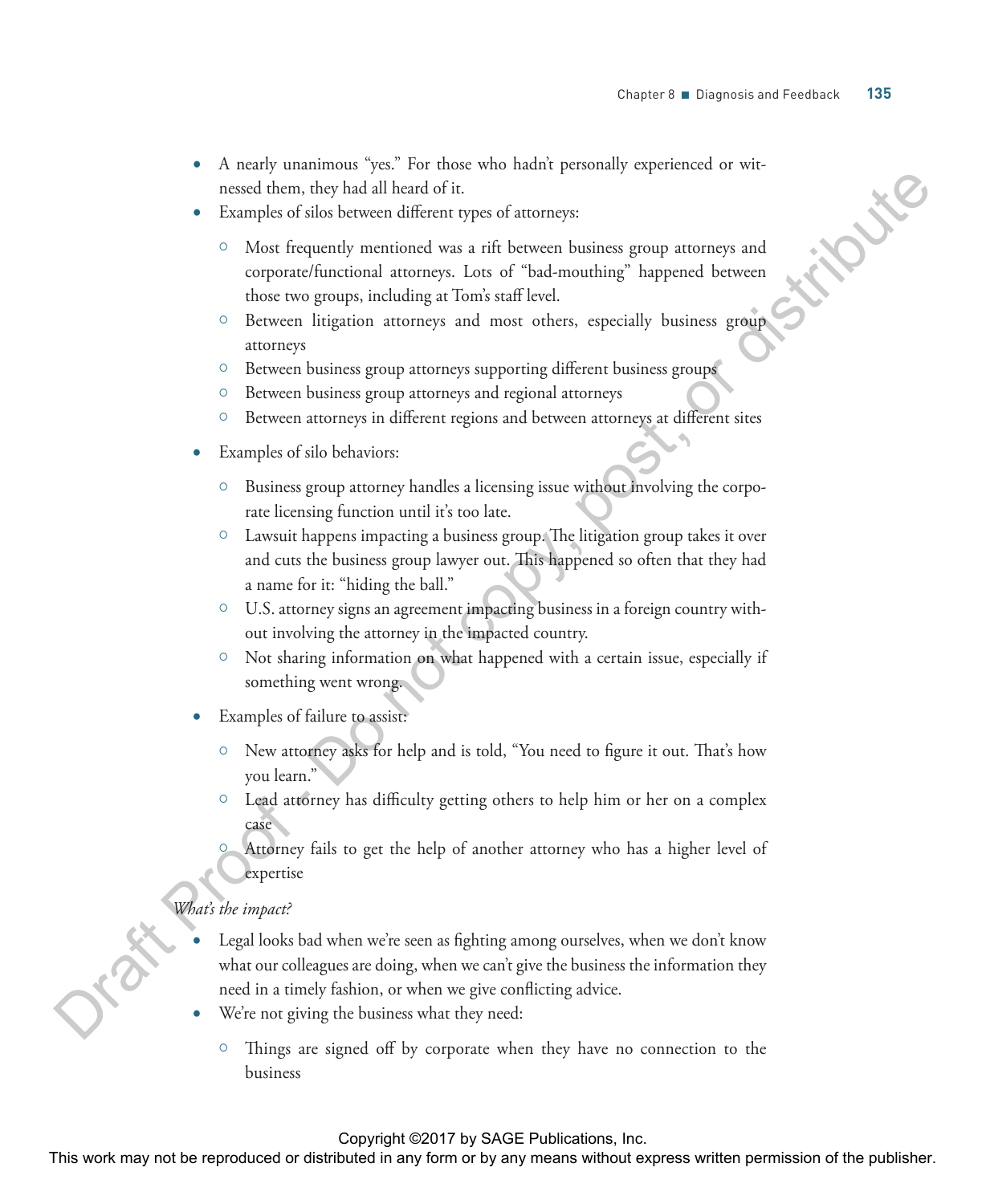- $\circ$  Litigation just takes it over to win the case, at all cost, seemingly without considering the business impact. "We can win the case, but lose a major customer or severely damage a strategic relationship."
- Suppliers are taking advantage of us. They can strike a deal with a small business unit like optics and bind the rest of the company.
- We're not appropriately balancing risk. The litigators and specialists are too risk averse. The business group attorneys will take huge risks to the company if it helps their business unit in the short term. sidening the business impace. "We can win the case, but loss a major customer or severely diamong is a strationalizable."<br>
Suppliers are unking askenangic clus. They can write a lead with a small business (with the proper
	- The quality of our legal advice isn't as good if the right people aren't involved.
	- Too many decisions and problems get pushed to the top of the organization, bottlenecking, and slowing us down.
	- U.S. attorneys signing deals that aren't enforceable overseas because they don't understand the legal issues there.
	- Morale is impacted.
		- <sup>o</sup> People get tired of being cut out or not getting help when they need it.
		- <sup>o</sup> Bad-mouthing creates a negative environment.
		- <sup>o</sup> Some good new attorneys left because they said the teamwork was so bad.
	- We're not really taking advantage of the collective knowledge.
	- We have to rework stuff because the right people weren't involved at the right time.
	- We're not learning from our mistakes.

#### *Why do you think this is happening?*

- Lack of role modeling at the top.
	- <sup>o</sup> There's an obvious power struggle at the top both now and to vie for Tom's position. Everyone knows he'll retire at some point.
		- The head of litigation is very combative. Arguing with him is like banging your head against a brick wall.

• Compensation and lack of goal alignment:

- $\circ$  The business group attorneys get their bonus based on business group performance.
- <sup>o</sup> The corporate attorneys get their bonus based on company performance.
- The corporate attorneys are "The Tower of No." Business group attorneys won't take stuff to them because they'll just be told "no."

Copyright ©2017 by SAGE Publications, Inc.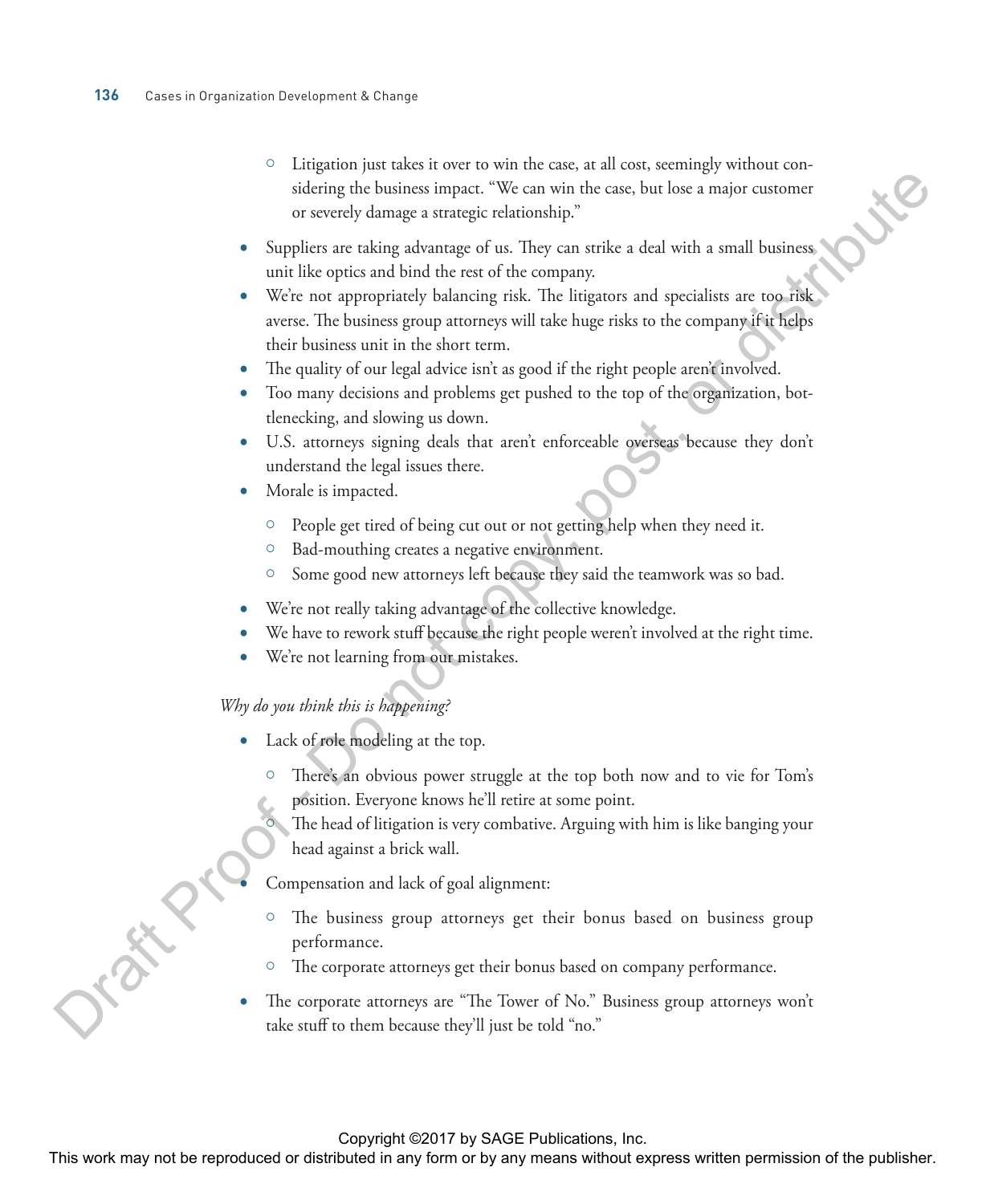- The way to get ahead in legal is to make the GM happy.
	- For performance reviews and promotions, we rely too much on the feedback of people who don't understand what good lawyering is.
	- { If someone gets between you and your GM, they're getting in the way of your advancement.
- The way we're structured causes it. Most of the negative silo behavior happens between the functions. Tom likes to put clear boundaries around things.
- People don't appreciate the other functions because they've not done that job before. Very few in legal have switched roles. We used to rotate lawyers, but now we hire for a specialty, and people tend to stay with that specialty. The performance previews and promotions, we rely too much on the feedback of<br>
propise who during an large using yiel with the proof of the magnitude of<br>
The wave with surface and large using the large state of the magnitu
	- We don't give credit for assisting. In legal, we have a saying. It goes, "One riot, one ranger." You're supposed to be able to handle your case on your own. If you need help, it's seen as a sign of weakness or a waste of resources.
		- { Unless you're the lead attorney, nobody cares what you did. If there's a recognition given, only the lead attorney gets it. If you have on your list of accomplishments that you assisted on a case, your manager tells you to cross it off.
		- $\circ$  People are reluctant to give credit for assists because if you got an assist, that means you needed help.
		- <sup>o</sup> We don't give credit for training others.
	- If you take something to litigation, they'll either take it over and cut you out, or they'll tell you, "Sorry, you're on your own." There's no in between.
	- We don't really approach things as a team or a project. "When I was in the law firm, even though we were all competitive, we brought who we needed onto the team to win the case."
	- There seems to be a culture of "win the argument" versus "do what's right" for the company.
	- Don't ever admit a mistake. Mistakes get punished.
	- Lack of face time:
		- We don't take time to socialize.
		- $\circ$  People eat at their desks.
		- $\circ$  We rarely have face-to-face meetings. When people can, they attend meetings by phone instead of in person, so they can multitask.
		- People argue over e-mail instead of walking down the hall or picking up the phone and having a conversation.

Copyright ©2017 by SAGE Publications, Inc.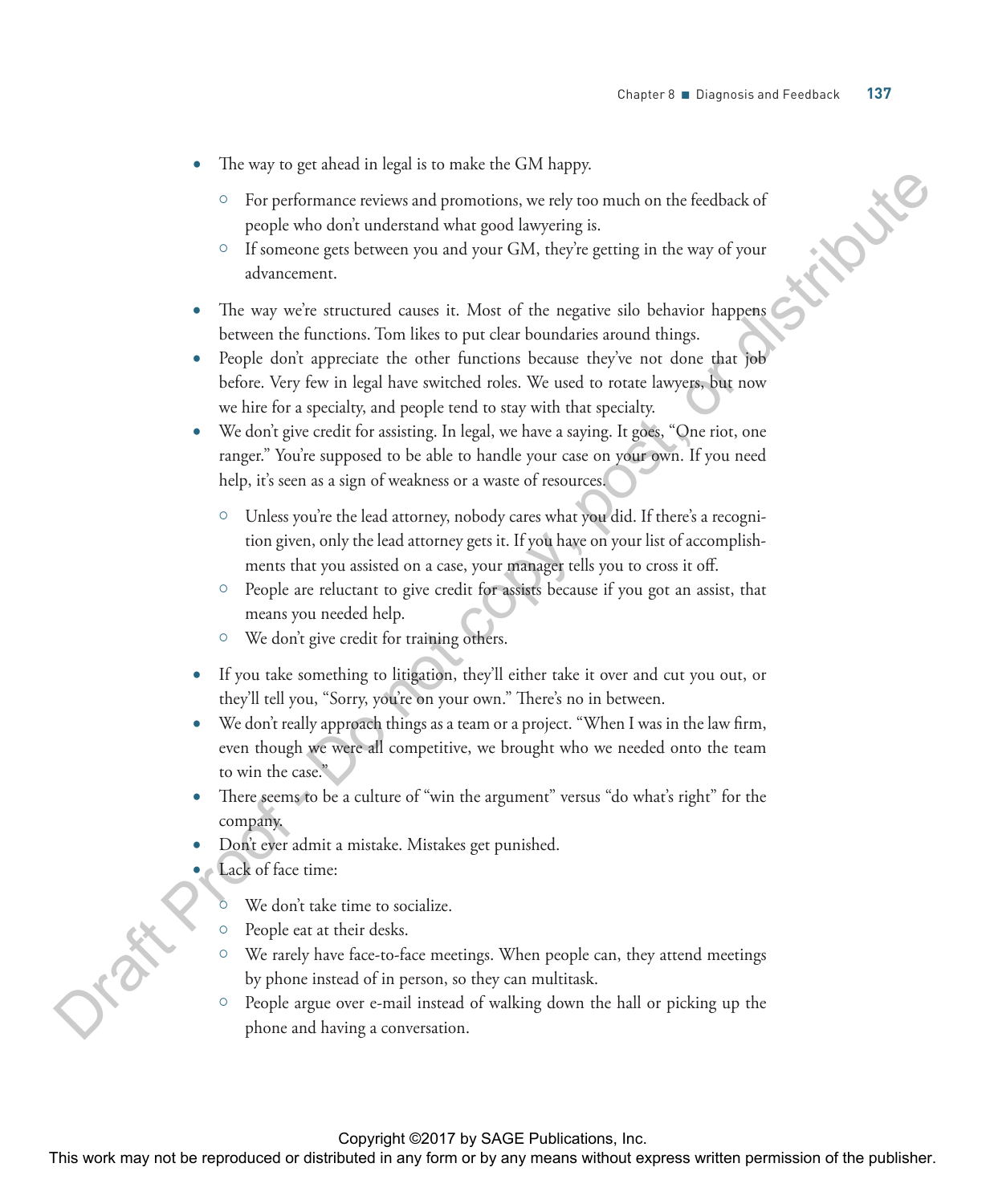#### *Do you see examples of effective collaboration?*

- Yes, some people are collaborative by nature and will find a way no matter what. Six or so individuals were named who were viewed as very good at crossing the silos.
- Some things are so complex that there's no way you would try to do it all on your own . . . like mergers and acquisitions. We need many different legal experts.

*Do you think we should address the issue of negative silos? What are your concerns?*

- Nearly all felt we should try to do something. For those who did not, the concerns were the following:
	- $\circ$  We might shut off healthy debate. We might cause people to think that disagreement is bad, and therefore issues are not raised or swept under the rug.
	- $\circ$  We might drive the message that teamwork and getting along is more important than good lawyering.
	- $\circ$  We won't be able to fix it, and it will just frustrate and defocus the organization.

## **Discussion Questions**

- 1. Based on the assessment interviews, how would you summarize the data so far?
- 2. Models such as the STAR model can be used as a diagnostic tool to evaluate the effectiveness of an organization's design in achieving desired results. How would you evaluate the strategy, structure, processes, rewards, and people practices of Simeron's legal department? PEL some prople are collaborative by muture and will find a way no matter what. Since the solicity and a consequence of the occurrence and  $\alpha$  and a consequence of the solicity of the solicity of the solicity of the soli
	- 3. Culture can be defined as a shared set of values, assumptions, and beliefs that govern behavioral norms. For example, if lawyers believe that the way to get

ahead is to show that they can work independently, they may be reluctant to seek help from colleagues.

- a. What are some common behaviors that are negatively affecting results?
- b. What are some widely held values, beliefs, and assumptions that appear to be behind these behaviors?
- 4. If you were the OD practitioner advising this organization, what suggestions would you have for next steps?

### **For Further Reading**

Galbraith, J., Downey, D., & Kates, A. (2002). *Designing dynamic organizations*. New York, NY: AMACOM.

Kates, A., & Galbraith, J. R. (2007). *Designing your organization: Using the Star Model to solve 5 critical design challenges*. San Francisco, CA: Jossey-Bass.

Kesler, G., & Kates, A. (2011). *Leading organization design: How to make organization design decisions to drive the results you want*. San Francisco, CA: Jossey-Bass.

Copyright ©2017 by SAGE Publications, Inc.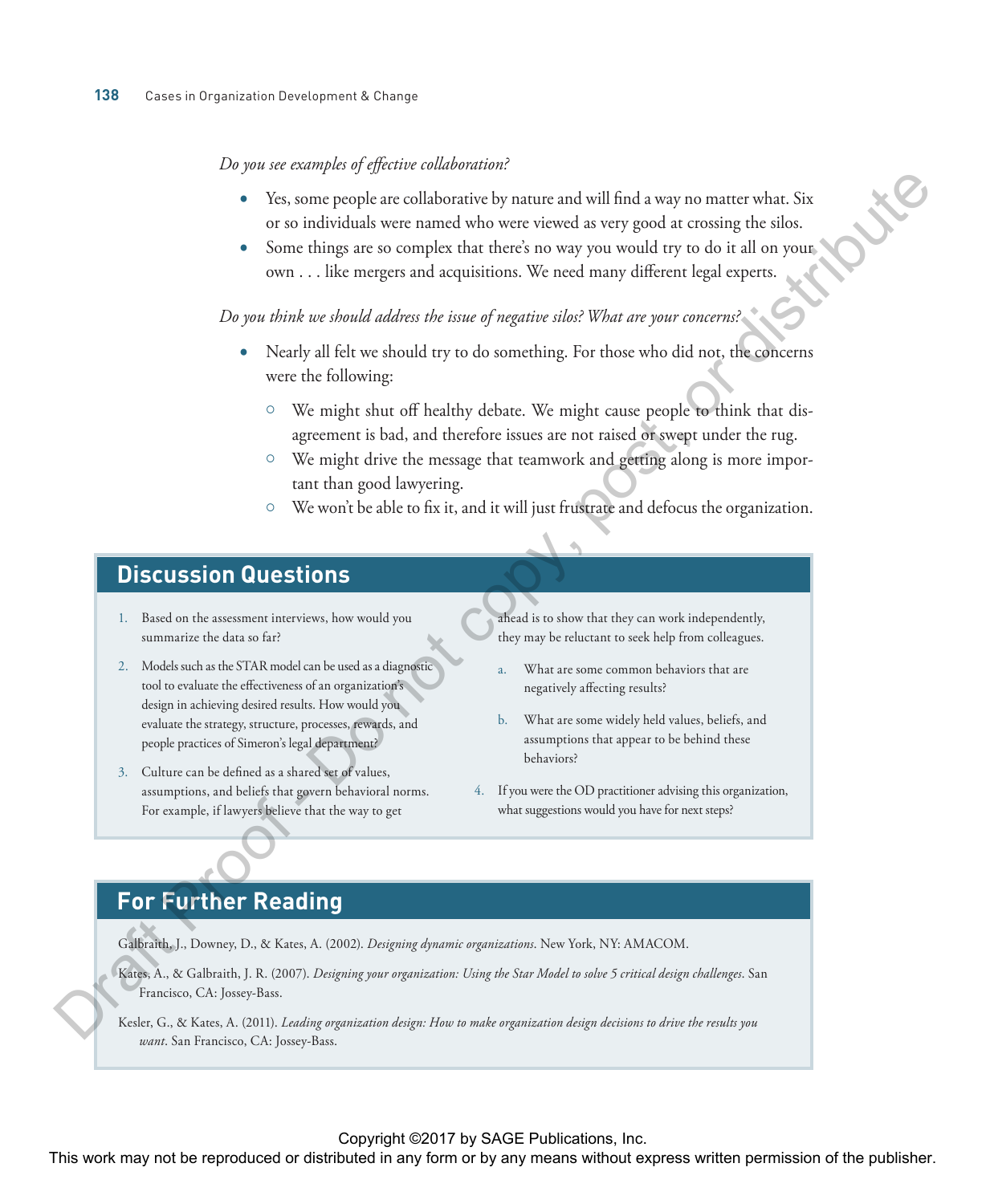# Healthy Sips: Strategic Talent Development

Cyndi Huff Gaudet

Heather Mire Annulis

## LEARNING OBJECTIVES

- Determine the process for a needs assessment, including the data collection steps required to identify learning and development needs of an organization.
- Define and describe how the Interpretive Phenomenological Approach and Modified Affinity Mapping Process are applied for an OD intervention.
- Develop a list of recommendations to operationalize the Healthy Sips Strategy Map.

# DIAGNOSIS OF AN ORGANIZATIONAL ISSUE

Joyce works as the senior VP for human resources at Healthy Sips, a privately owned corporation founded 40 years ago but recently purchased by one of the franchisees, Robert, who now serves as the chief executive officer. Healthy Sips is branded as a healthy beverage and snack alternative to help people live healthier lifestyles in today's fast-paced, fast-food environment. The company is in growth and development mode to increase the number of franchises available both inside and outside the United States. Robert has a goal to double the number of franchises from 1,500 stores to 3,000 worldwide within 3 years and plans to take the brand public. Unfortunately, many current franchise owners and employees experience confusion over standard operating procedures of the business. To complicate matters further, the corporate office is concerned with quality of products, brand messages, and overall consistency of policies throughout the franchises. With rapid growth of the company, coupled with increased turnover in the executive ranks, Joyce knows that the lack of systematic and consistent policies are a disaster waiting to happen. **Talent Development**<br>
Talent Development<br>
Cyndi Huff Gaudet<br>
Fleather Mire Annulis<br>
Cyndi Huff Gaudet<br>
Heather Mire Annulis<br>
LEARNING OBJECTIVES<br> **December de process for a recela suscessment, including the data columns**<br>

#### Copyright ©2017 by SAGE Publications, Inc.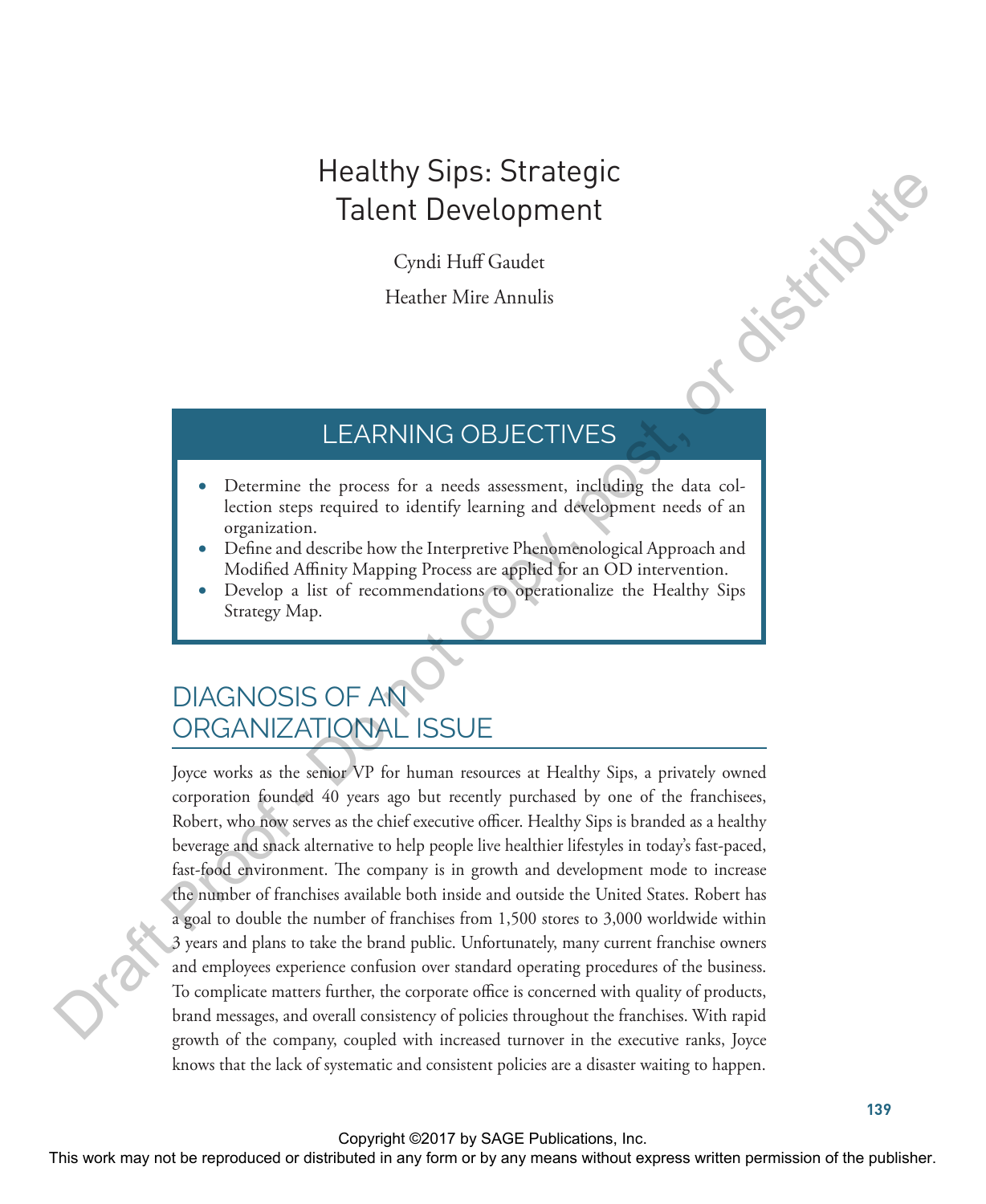Joyce joined the team at Healthy Sips 10 months ago with over 20 years of progressive career experience working with various successful restaurant chains. She brings to the table a deep knowledge of working with fast-food, casual, and fine-dining restaurants. Joyce began her professional journey as a server and then was promoted to team lead, then trainer, assistant manager, manager, and vice president of human resources. Through her many positions, she realized that she has a real passion and love for developing people. She enjoys helping people learn how to do their jobs better while helping companies maximize profits. She is a big-picture thinker and can see gaps where improvements could enhance the customer and employee experience. Over her career, she helped several struggling food venues thrive and maintain viability.

As Healthy Sips tenaciously works to improve systemwide sales, increase overall financial performance, and increase customer satisfaction while increasing the numbers of stores, Joyce recognizes that the learning & development (L&D) function plays a critical role for company growth. At its core, L&D departments aim to improve group and individual performance by increasing and honing skills and knowledge. L&D should include a talent management strategy designed to align group and individual goals and performance with an organization's overall vision and goals. As a strategic business partner looking through the lens of *today* and *tomorrow,* Joyce advocates at the executive meetings that L&D must deliver learning and development that helps management *drive business*. The talents and skills of the company's greatest resource, its people, must be developed. Joyce must convince Robert that if Healthy Sips can achieve specific learning and development goals, the results will positively impact the overall goal of doubling the number of franchises while improving quality of products and customer service. To illustrate her point about the value of L&D as a corporate-wide solution, Joyce decides that she must fully understand the needs of the business. sive carce expectations: working with various successful resummant chains. Site brings to due that a dottomar constraint profits are constraint and and and and the colling resumment. The main and and the complete system a

In Joyce's previous organizations, she worked with an external organization development consultant, Joel. She trusts Joel and values his professional experience and opinions. In fact, he and his team, two other human resource development professionals, worked on many projects in companies where Joyce was previously employed. Joyce and Joel share the belief that there are always multiple solutions to any business issue and if you listen closely to employees, the answers will be revealed. Joyce and Joel also have a shared vision for building a more robust L&D function linked to corporate business goals.

## ASSESSING ORGANIZATIONAL NEEDS

In order for Healthy Sips to continue on the rapid growth trajectory, an effort to understand the mission, direction, and current learning and development needs of the organization was launched. Twenty-two Healthy Sips employees at various levels across

#### Copyright ©2017 by SAGE Publications, Inc.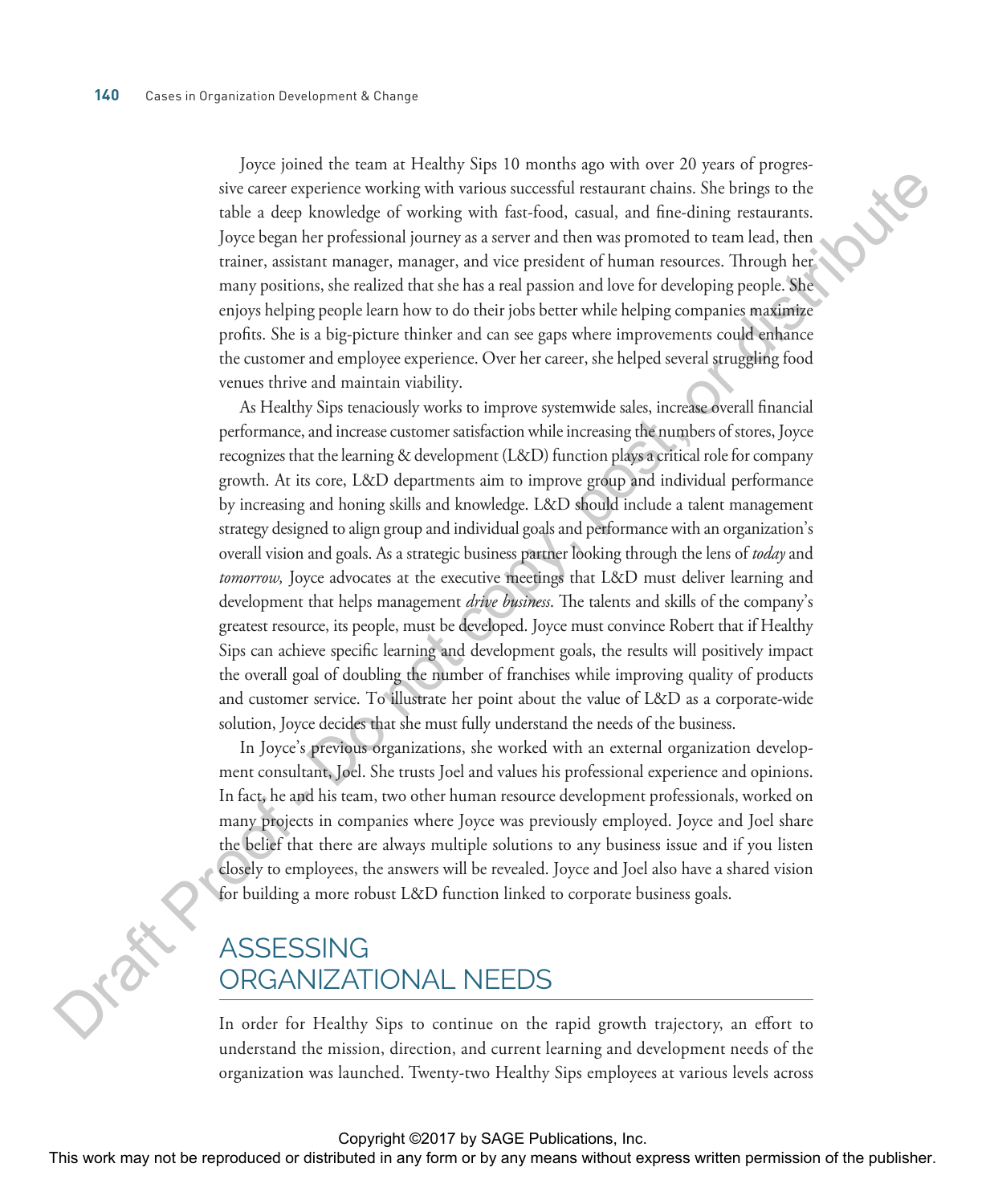the organization were interviewed, including the CEO, COO, general manager, vice presidents, training specialist, franchise owners, managers, and store openers, totaling over 20 hours of interview transcripts. In addition to the formal interviews, Joel and his team listened to the needs of employees and learned about existing practices from franchise owners and employees at the Healthy Sips annual sales conference. The conference brought together over 200 franchise owners and employees from all over the world. Informal conversations between Joel, his team, and Healthy Sips employees at the conference provided valuable insights about the employees' current workplace realities.

|  |                                                                                                                                                                                        | presidents, training specialist, franchise owners, managers, and store openers, totaling                                                                                          |  |  |
|--|----------------------------------------------------------------------------------------------------------------------------------------------------------------------------------------|-----------------------------------------------------------------------------------------------------------------------------------------------------------------------------------|--|--|
|  |                                                                                                                                                                                        | over 20 hours of interview transcripts. In addition to the formal interviews, Joel and                                                                                            |  |  |
|  |                                                                                                                                                                                        | his team listened to the needs of employees and learned about existing practices from                                                                                             |  |  |
|  |                                                                                                                                                                                        | franchise owners and employees at the Healthy Sips annual sales conference. The con-                                                                                              |  |  |
|  |                                                                                                                                                                                        | ference brought together over 200 franchise owners and employees from all over the                                                                                                |  |  |
|  |                                                                                                                                                                                        | world. Informal conversations between Joel, his team, and Healthy Sips employees at the                                                                                           |  |  |
|  |                                                                                                                                                                                        | conference provided valuable insights about the employees' current workplace realities.<br>Joel and Joyce developed a nine week plan to collect data from employees. In the first |  |  |
|  | week, Joyce invited employees to participate in face-to-face interviews via an e-mail invita-                                                                                          |                                                                                                                                                                                   |  |  |
|  |                                                                                                                                                                                        |                                                                                                                                                                                   |  |  |
|  | tion. Potential participants were informed that the data from the interviews would be used<br>to improve current practices throughout the organization and data would be kept strictly |                                                                                                                                                                                   |  |  |
|  | anonymous and confidential. An introduction of Joel and his team was included in the                                                                                                   |                                                                                                                                                                                   |  |  |
|  | invitation, as they would be conducting the interviews. The use of an external and non-                                                                                                |                                                                                                                                                                                   |  |  |
|  | biased consultant to conduct the interviews helped ensure that participants would answer                                                                                               |                                                                                                                                                                                   |  |  |
|  | questions freely and honestly. Participants were asked to contact Joel directly to schedule                                                                                            |                                                                                                                                                                                   |  |  |
|  | an interview (Week 2). Once the interviews were scheduled, Joel and his team traveled                                                                                                  |                                                                                                                                                                                   |  |  |
|  | to franchise stores to conduct the interviews (Weeks 3-5). In Weeks 6 to 7, Joel analyzed                                                                                              |                                                                                                                                                                                   |  |  |
|  | data using an Interpretive Phenomenological Approach (IPA). Findings were communi-                                                                                                     |                                                                                                                                                                                   |  |  |
|  | cated to stakeholders at Healthy Sips in Weeks 8 and 9. See Table 8.1 for a schedule of                                                                                                |                                                                                                                                                                                   |  |  |
|  | data collection and analysis.                                                                                                                                                          |                                                                                                                                                                                   |  |  |
|  |                                                                                                                                                                                        |                                                                                                                                                                                   |  |  |
|  |                                                                                                                                                                                        |                                                                                                                                                                                   |  |  |
|  | TABLE 8.1 <b>No. 2 September 2018</b> Data Collection and Analysis Schedule                                                                                                            |                                                                                                                                                                                   |  |  |
|  | <b>Schedule Time</b>                                                                                                                                                                   | <b>Task</b>                                                                                                                                                                       |  |  |
|  | Week 1                                                                                                                                                                                 | Invite potential interview participants via e-mail                                                                                                                                |  |  |
|  | Week 2                                                                                                                                                                                 | Schedule interview appointments                                                                                                                                                   |  |  |
|  | Week 3                                                                                                                                                                                 | Begin interviews, transcribe interview data                                                                                                                                       |  |  |
|  | Week 4                                                                                                                                                                                 | Continue interviews, transcribe interview data                                                                                                                                    |  |  |
|  | Week 5                                                                                                                                                                                 | Conclude interviews, transcribe interview data                                                                                                                                    |  |  |
|  | Week 6                                                                                                                                                                                 | Data analysis                                                                                                                                                                     |  |  |
|  | Week 7                                                                                                                                                                                 | Data analysis                                                                                                                                                                     |  |  |
|  | Week 8                                                                                                                                                                                 | Report of findings to executive committee                                                                                                                                         |  |  |
|  | Week 9                                                                                                                                                                                 | Report of findings to interview participants                                                                                                                                      |  |  |

Copyright ©2017 by SAGE Publications, Inc.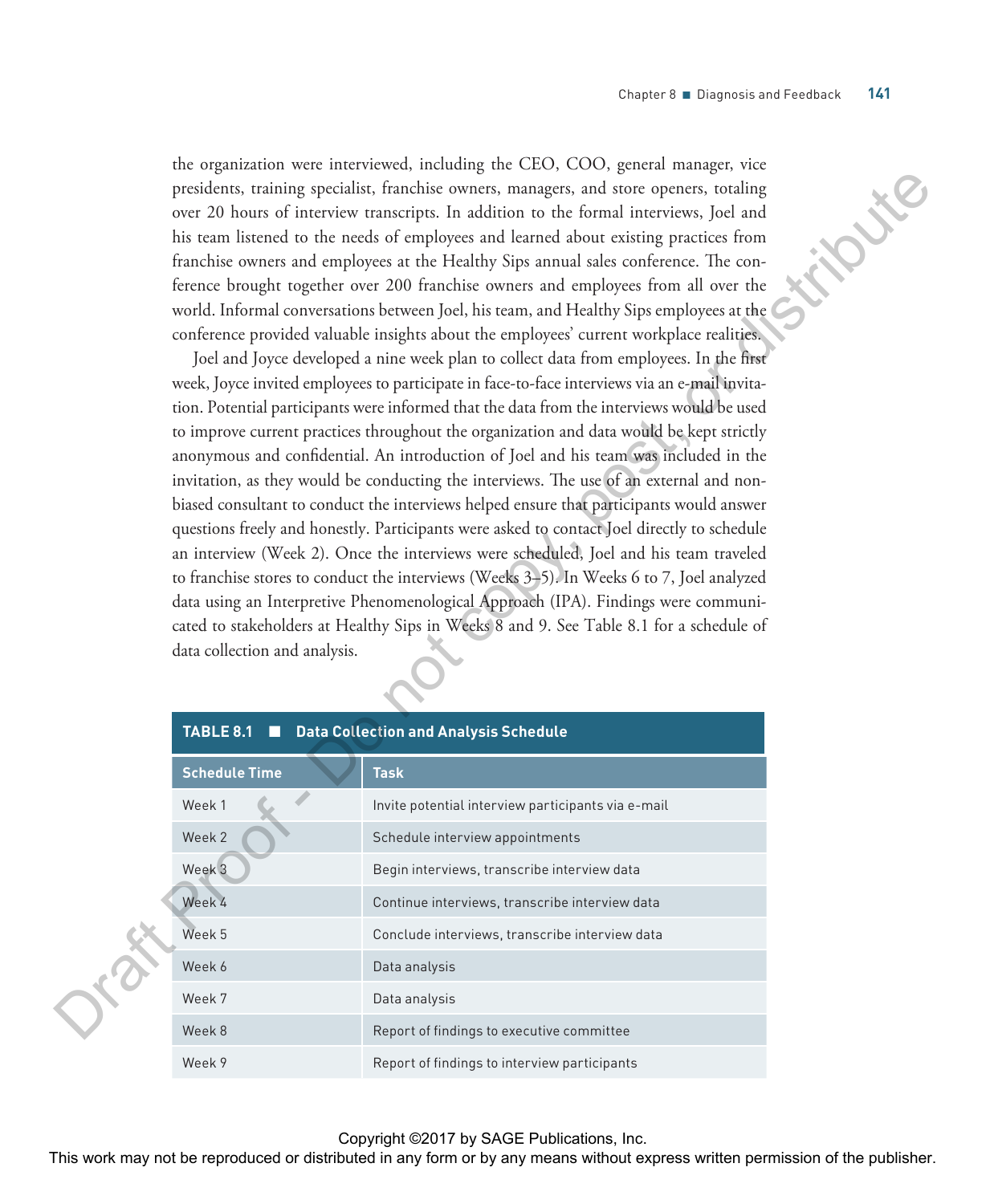At the beginning of the interviews, participants were informed that interviews would be audio recorded for transcription purposes. Interviewees were assured again that all information would be kept anonymous. Using a semistructured interview process with open-ended and probing questions, Joel and his team asked a series of questions pertaining to (a) performance issues; (b) existing policies, procedures, and systems; and (c) customer service. Each interview took approximately 1 hour. be and/o recorded for transcipions parposes. Inactivistics were assured again that all<br>information would be laxy measured in distribute particularizations posterior procedures<br>in provided in the sign and information and i

Once interviews were completed, the team utilized the IPA process to analyze the data. The process seeks to understand an individual's relationship and the meaning of activity occurring around them. The IPA guidelines for analyzing interview data include a six-step method for the first case and continues the procedure until all interviews have been analyzed. The IPA guidelines include the following steps:

- 1. Reading and rereading: Once the interviews were transcribed, the interviewer team listened to the audio recording to ensure the interview was transcribed correctly. Repeated reading provided the interviewers with an understanding of the data and linkages between topics, general and specific information, contradictions and general events.
- 2. Initial noting: The interviewer produced an inclusive set of notes and comments about the data collected during the interview. Steps 1 and 2 merged as the interview team commented on similarities, differences, and contradictions provided by the employees.
- 3. Developing emergent themes: The analysis shifts as the team reviews emergent themes and simultaneously attempts to reduce the volume of details. The team transitions from working on the transcript to focusing on the interview team's notes.
- 4. Search for connection across emergent themes: This step involves exploring how the chronological themes fit together. The interview team reviewed the themes as they occurred and produced a structure of the most important aspects of the employee's experience.
- 5. Moving to the next case: This phase required taking the next interview script and repeating Steps 1 through 4. Allowing new themes to emerge with each case was important in the IPA process.
- 6. Looking for patterns across cases: This means examining themes across cases, looking for similarities and differences, and exploiting themes useful to understanding the organization.

Copyright ©2017 by SAGE Publications, Inc.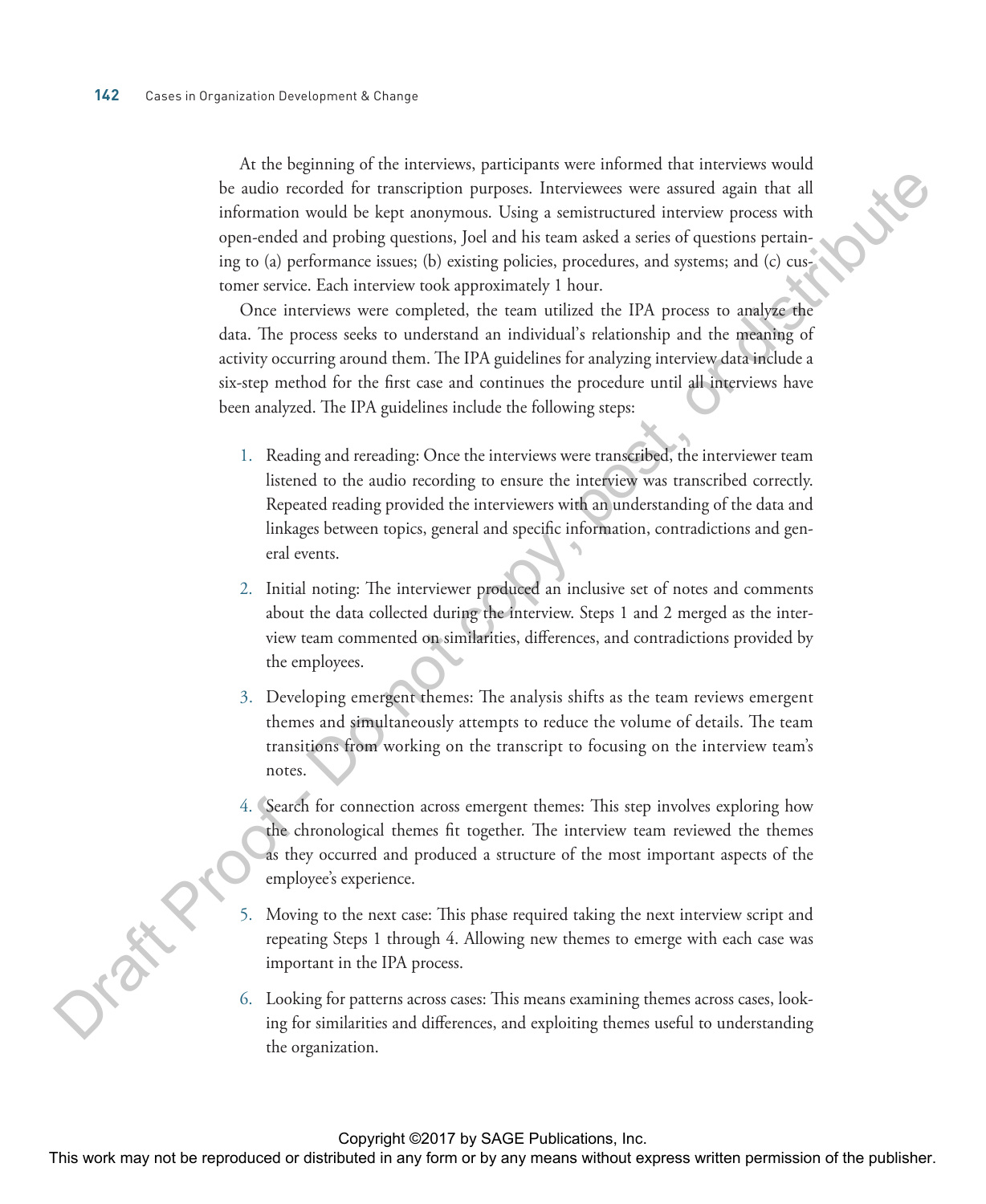#### **Interpretation of Results**

Ten themes emerged representing the suggestions, concerns, and areas of immediate improvement for Healthy Sips:

- 1. Focus on people as the most important element of the business, both internal (employees) and external customers.
- 2. Create training that is easy for managers to deliver and employees to grasp.
- 3. Utilize existing talent as a resource for design and development of high-impact and technology-enabled training materials and processes.
- 4. Utilize technology-enabled solutions for more efficient and impactful systemwide learning (i.e., videos, apps, webinars, etc.).
- 5. Utilize customer satisfaction surveys to drive learning and development focus and increase profits.
- 6. Increase product knowledge and customer service through targeted training, technology-enabled training, and hands-on and face-to-face solutions.
- 7. Help managers screen for and hire the right talent for franchises.
- 8. Create facilitator and participant manuals for training solutions.
- 9. Create onboarding systems for employees in the franchises and at the corporate office.
- 10. Track training activities through a Learning Management System and tie to performance evaluations.

Working closely with Joyce, Joel's team used the data from the interviews to create a strategy map to answer the question: *How can Healthy Sips make future learning and development effective, efficient, but above all strategic, to meet the future growth needs for the company's rapid growth?* The map visually depicts a strategic plan specific for the learning and development function, identifying five L&D strategies that link the 10 themes derived from the interviews and listening sessions. Centers of Excellence (fraction and corporate stores) for the basic stores) for the stores and corporate the Healthy Sipe in the more propies and corporate stores) for a stores and excellence stores, both internal (employ

Strategy 1: Establish a Healthy Sips Center of Excellence (COE) designation.

*Objective:* Decentralize the learning and development function into designated tive delivery of product and customer service.

Copyright ©2017 by SAGE Publications, Inc.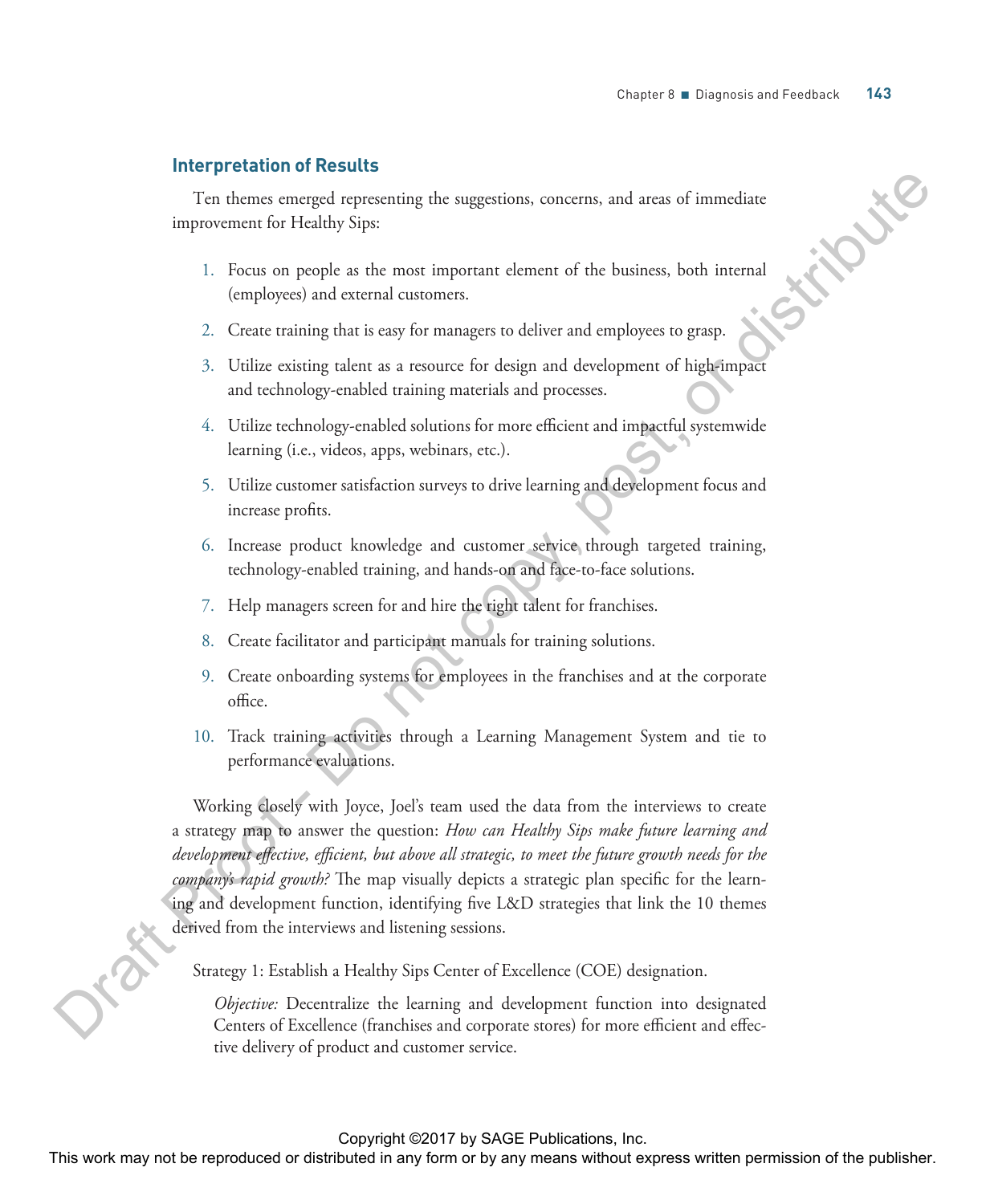Strategy 2: Establish enterprise-wide learning and development for employees at all levels.

*Objective:* Create a system for achieving and documenting learning at all levels for each employee role.

Strategy 3: Utilize technology-enabled learning systems to distribute learning throughout Healthy Sips.

*Objective:* Deliver learning and development solutions in more efficient and effective modes for increased knowledge of product and improved customer service.

Strategy 4: Establish a Measurement Framework to evaluate and monitor the effect of training efforts on the bottom line.

*Objective:* Manage learning and development to more effectively and efficiently impact the bottom-line results of Healthy Sips.

Strategy 5: Create the environment for a culture of trust and growth.

*Objective:* Support employees to reach their personal and professional goals while showcasing the internal values of Healthy Sips and increasing the bottom line.

In the next steps in the assessment, Joel led Joyce and her team in a Modified Affinity Mapping Process to analyze and synthesize the emergent themes at Healthy Sips. During a meeting at Healthy Sips corporate office, the diagramming exercise began. The Affinity Mapping Process is a highly interactive and participatory process that helps professionals organize meaningful categories (affinity sets) and provide a systematic approach to determine the relationships, if any, between the categories. The result is a visual tool, an affinity chart, to guide appropriate solutions ranked in order of anticipated impact. The process organizes multiple pieces of qualitative data in a way that surfaces overall themes, needs, and concerns while simultaneously creating a strategy to address those needs. beso,<br>
Olytentec Create a system for achieving and documenting learning at all levels for<br>
Olytentec Create a system for achieving and documenting learning at all levels for<br>
Sinary 3: Littlic stins, out consider the syst

Joyce and her team engaged in a root cause analysis of the five affinities they identified. Once the labels for the affinities were determined, the diagramming exercise began. The top five categories were listed in a circle on a whiteboard. The team compared each affinity to every other one and first determined if a relationship existed between each of the affinities. If a relationship existed, a line was drawn connecting the two. When asked *Which affinity drives or causes the other?* the group then determined within the relationship of the two affinities which affinity was the root cause or driver between the two, resulting in an arrow pointing toward the effect. Once the discussion was complete, the number of arrows pointing to each item were calculated. The items were rank ordered by determining the item(s) with the most arrows going away from the affinity.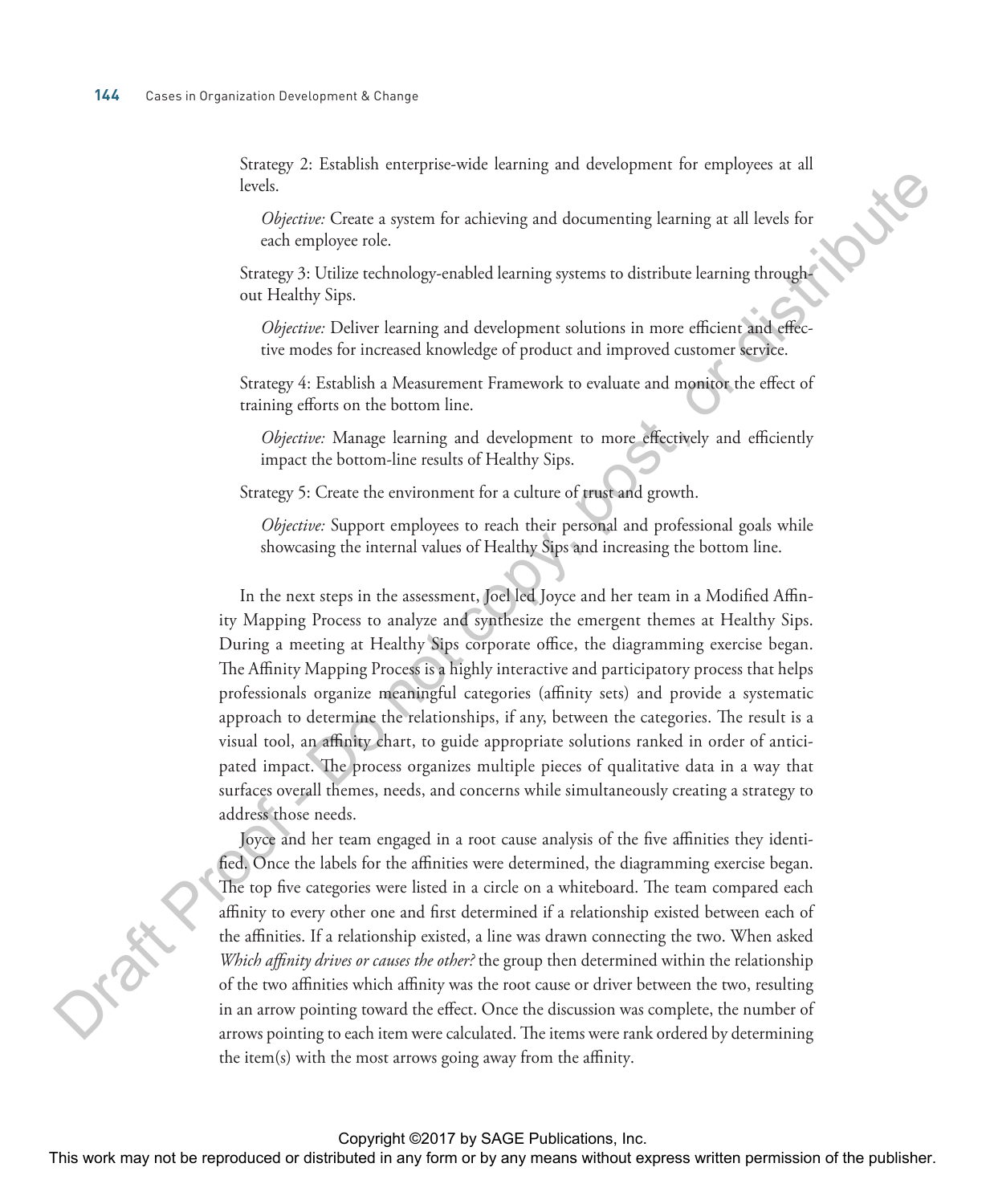

Copyright ©2017 by SAGE Publications, Inc.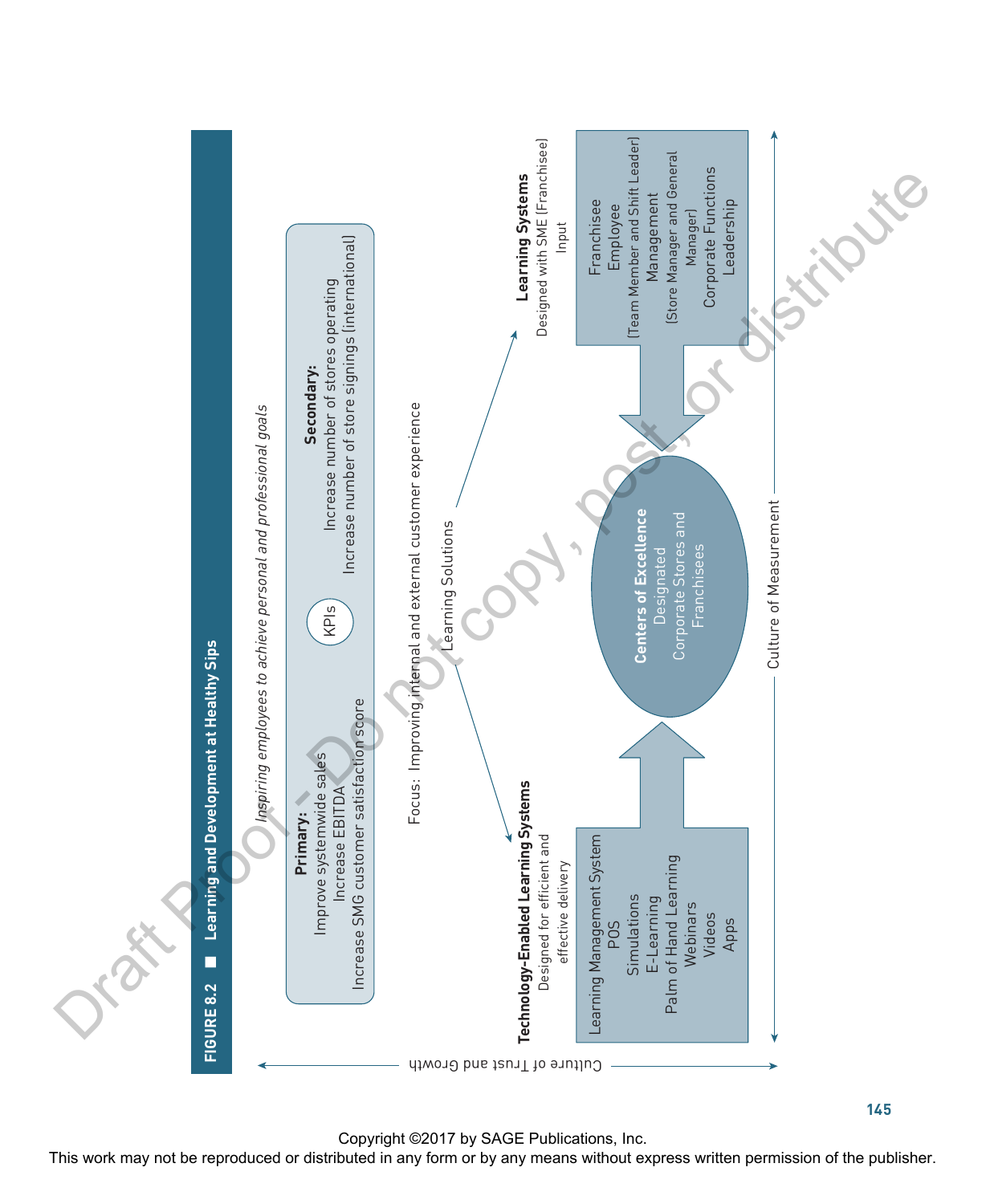The affinities with the most arrows drawn toward others are the priority affinities and must be addressed **first** in any effective strategy for change. The affinities with the most arrows coming into them will probably need little or no strategy, as they will improve as a natural result if the other areas are treated first. The affinity diagramming process yielded the rank-ordered list of recommendations shown below to determine how Healthy Sips should prioritize Learning & Development resources and efforts (see Figure 8.3).

- 1. Develop Participant and Facilitator Manuals to support Operations Manuals.
- 2. Implement Guest Engagement standards.
- 3. Implement a Learning Management System.
- 4. Develop selected franchise stores as Centers of Excellence.
- 5. Develop a certification program to develop managers as trainers for multiunit franchisees.



Note: Numbers represent the sum of arrows going away from affinities. The affinity with the most arrows indicates the priority for actions.

#### Copyright ©2017 by SAGE Publications, Inc.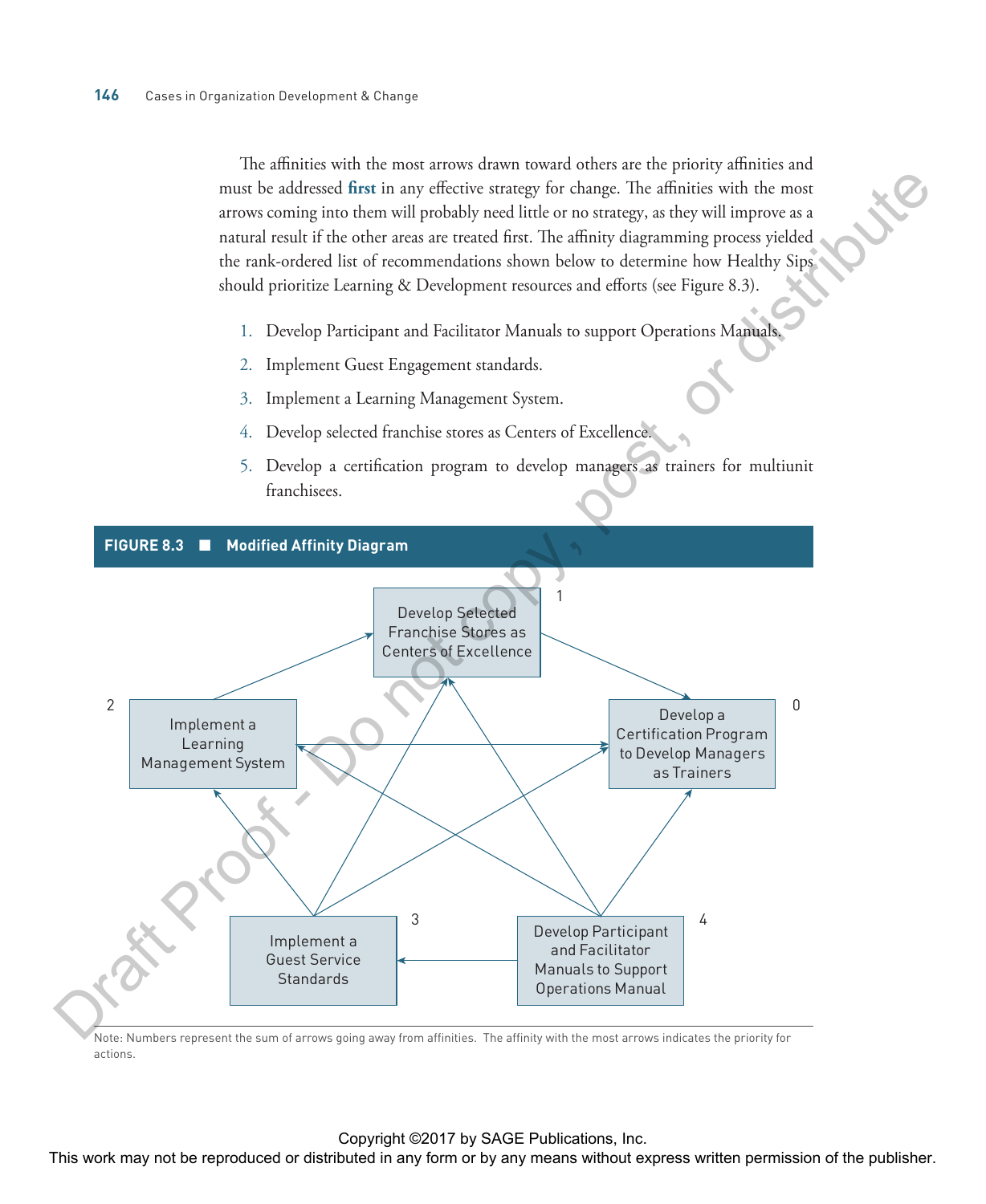After the L&D Strategy Map was completed, Joyce arranged for her team to make a joint presentation with Joel to the executive team to present the interview findings and their plan. Robert and Joyce scheduled a follow-up meeting to create a sense of urgency from the executive team for Healthy Sips learning and development priorities moving forward. Prioritization would be made according to business goals, company priorities, and resources.

# CREATING A CULTURE FOR CHANGE

One key element upon which Robert and Joyce agree is that culture matters. A great culture can make the critical difference between organizational success and failure, especially for learning and development initiatives. In order to establish a culture of trust and growth for learning and development, Healthy Sips must honor the past. Change comes about because it's time to change in order to meet the evolving needs of the business. No matter what the previous structure, team members worked hard, cared about their job, and exhibited passion for the Healthy Sips brand—all values that should be respected while looking to improve things in the future.

Healthy Sips has the opportunity to honor the past through employee video vignettes showcasing inspiring, longtime employee stories and accomplishments. This element promotes a spirit that Healthy Sips values longevity with the company and cares about the successes of team members. It can also help new employees see themselves as employees who fit with the Healthy Sips culture. Employees can strive to create their own story worthy of sharing with the larger corporate community. Rather than reading about culture as an elusive intangible concept, employees see for themselves the culture through employee stories.

Learning and development at Healthy Sips must be run as a business function. This means identifying the right learning and development programs, carefully planning those programs, collaboratively establishing goals with the executive team and franchisees, and executing with discipline throughout the year to ensure planned, agreed-upon results are delivered effectively and efficiently. This approach will allow Healthy Sips to deliver the greatest impact for the L&D budget. Joyce and Robert are also considering adoption of data collection strategies and reporting mechanisms to communicate the value of learning at Healthy Sips. Establishing and implementing a measurement framework positions L&D as a valued strategic partner. joint presentation with Joel or discussion game in present the interview findings and<br>the plane Robert and Joec colocated a follow-game than distribute the contrast or distribute<br>from the executive site in the litrarily S

At the end of this needs assessment, data collection, and analysis phase, Joyce knows the complexity of what will be required to change the Healthy Sips culture of L&D as a key business driver and to establish an accountability framework for L&D that is

Copyright ©2017 by SAGE Publications, Inc.